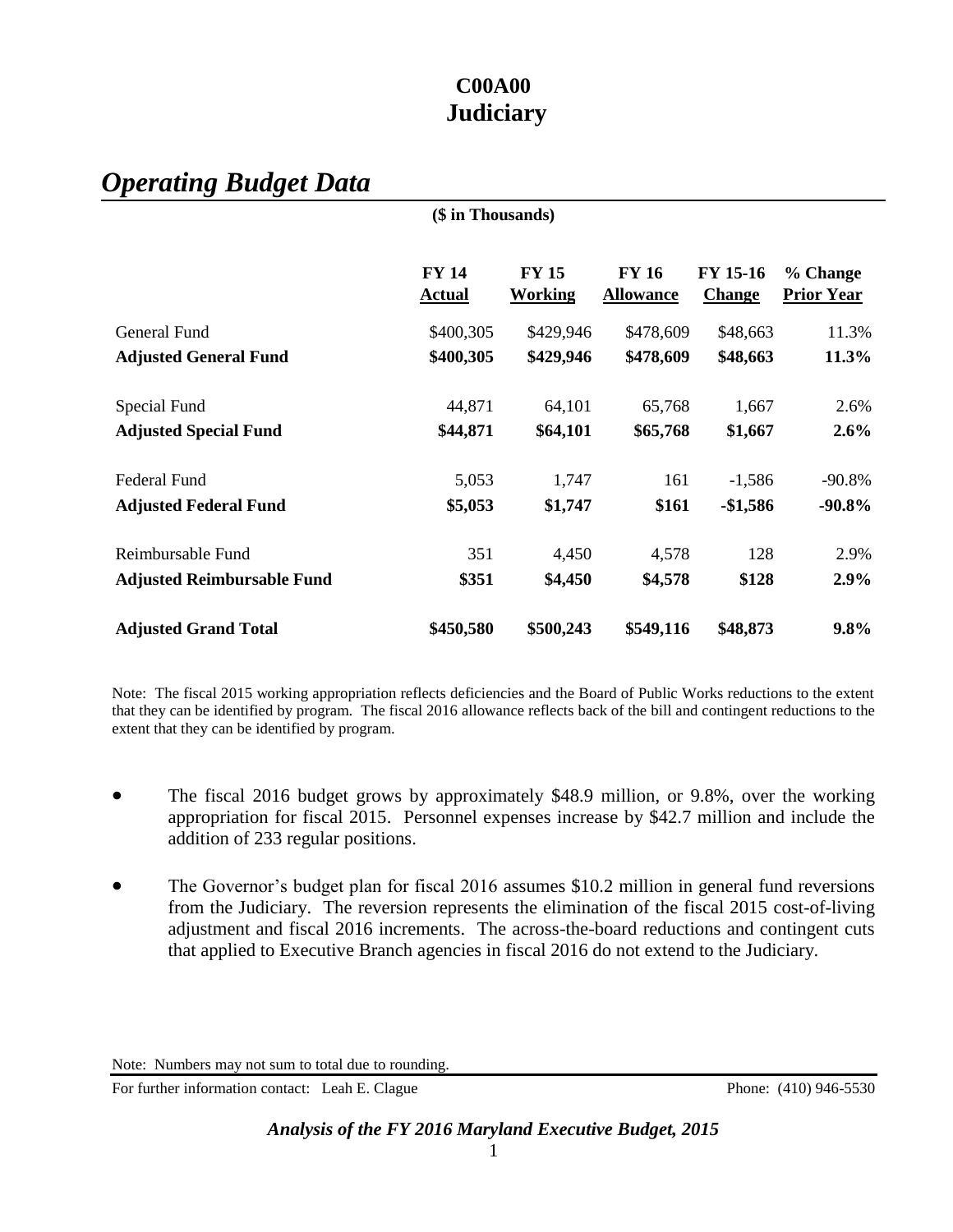|                                                                               | <b>FY 14</b><br><b>Actual</b>  | <b>FY 15</b><br>Working        | <b>FY 16</b><br><b>Allowance</b> | <b>FY 15-16</b><br><b>Change</b> |
|-------------------------------------------------------------------------------|--------------------------------|--------------------------------|----------------------------------|----------------------------------|
| <b>Regular Positions</b><br><b>Contractual FTEs</b><br><b>Total Personnel</b> | 3,638.50<br>446.00<br>4,084.50 | 3,732.50<br>431.00<br>4,163.50 | 3,965.50<br>334.00<br>4,299.50   | 233.00<br>$-97.00$<br>136.00     |
| <b>Vacancy Data: Regular Positions</b>                                        |                                |                                |                                  |                                  |
| Turnover and Necessary Vacancies, Excluding New<br>Positions                  |                                | 149.30                         | 4.00%                            |                                  |
| Positions and Percentage Vacant as of 01/07/2015                              |                                | 313.70                         | 8.40%                            |                                  |

# *Personnel Data*

- The budget provides 233.0 new regular positions. Nineteen of these positions are related to the creation of new judges in the circuit courts and the District Court; 39.0 are with the various Clerks of the Circuit Court offices; 24.0 new positions are for the Administrative Offices of the Courts (AOC) to support various court-related programs; 16.0 new positions in the Court of Special Appeals; 11.0 new positions for the Circuit Court Judges; 11.0 new positions for the District Court; 6.0 new positions for Judicial Information Systems; and 3.0 new positions in the Court of Appeals. There are also 104.0 contractual conversions.
- Of the contractual conversions, 77.0 are in the District Court, 11.0 are in the various Clerks of the Circuit Court offices, 4.0 are with the State Law Library, and the remaining 12.0 are spread among the Court of Appeals, Court of Special Appeals, AOC, and the court-related agencies.
- The budget includes 97.0 fewer contractual full-time equivalents (FTE), mainly due to the conversion of 104.0 FTEs, offset by the addition of 4.0 FTEs for bailiffs in the District Court related to the new judges and 3.0 FTEs to address the asbestos case docket in Baltimore City.
- Turnover expectancy is set at 4.0% for fiscal 2016, which will require 149.3 vacancies. As of January 7, 2015, the Judiciary had 313.7 vacant positions, for a rate of 8.4%. Of these vacant positions, 17.0 are held open to account for masters that are county employees, but for which the Judiciary reimburses the counties for the cost.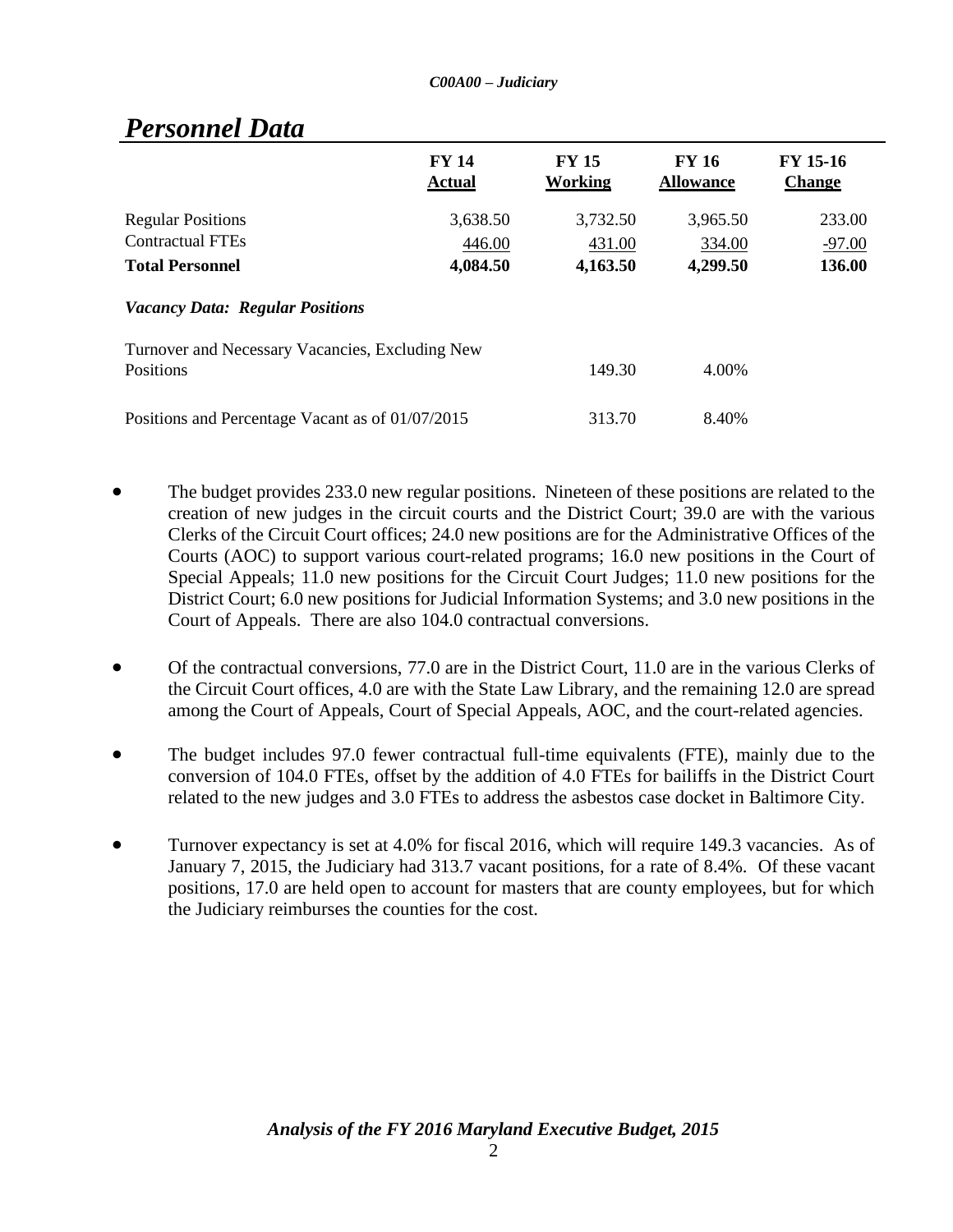# *Analysis in Brief*

# **Major Trends**

*Cases Terminated within the Time Standard Slip in Most Case Types for the District Court:* The percentage of cases completed within the respective time standard in the District Court continue to decline for most case types.

*Circuit Courts' Metrics Exhibit Better Results:* A majority of cases are disposed of within their respective timeframes, but the circuit court failed to meet the established time standard goal in most categories.

*Court Meets Appellate Case Standards:* The Court of Appeals and Court of Special Appeals were able to meet the newly adopted case standards during the first year of measurement.

### **Issues**

*Returning to Richmond:* Following the lift of the injunction, the ruling of *DeWolfe v. Richmond* went into effect on July 1, 2014. During the 2014 legislative session, the General Assembly restricted \$10 million within the Judiciary's budget for the provision of counsel at initial appearances for indigent defendants. The Appointed Attorney Program began in July 2014 and has provided representation during 25,052 appearances in the first six months of the program. **The Department of Legislative Services (DLS) recommends that the Judiciary comment on how the implementation of** *Richmond* **has been progressing and the fiscal impact of the program. The Judiciary should provide an accounting on the exact expenditures of the program to date and whether the program will remain within budget for fiscal 2015 and 2016.**

*Land Records Improvement Fund Balance and Activity:* The Land Records Improvement Fund (LRIF) continues to maintain a structural imbalance that could potentially lead to the fund being insolvent in fiscal 2017. The Judiciary has introduced legislation to eliminate the sunset on the increased land records fee to address the fund balance. The largest driver of costs in the LRIF is the increasing costs of the Maryland Electronic Courts (MDEC) initiative. The Judiciary has reintroduced legislation to impose new filing fees for the LRIF in order to cover the cost of MDEC. **DLS recommends that both SB 64 and HB 54 be amended to credit any new revenues generated from these filing fees to a new special fund for that purpose. DLS further recommends that committee narrative be adopted instructing the Judiciary to migrate major information technology development costs, including MDEC, to the general fund in order to maintain the viability of the LRIF.** 

*Maryland Electronic Court Initiative:* Committee narrative in the 2014 *Joint Chairmen's Report* (JCR) requested that the Judiciary provide a report summarizing the efficiencies and savings expected once the MDEC project is complete. The Judiciary offered a number of benefits of the system but did not identify any cost savings that would be achieved upon full implementation. **DLS recommends**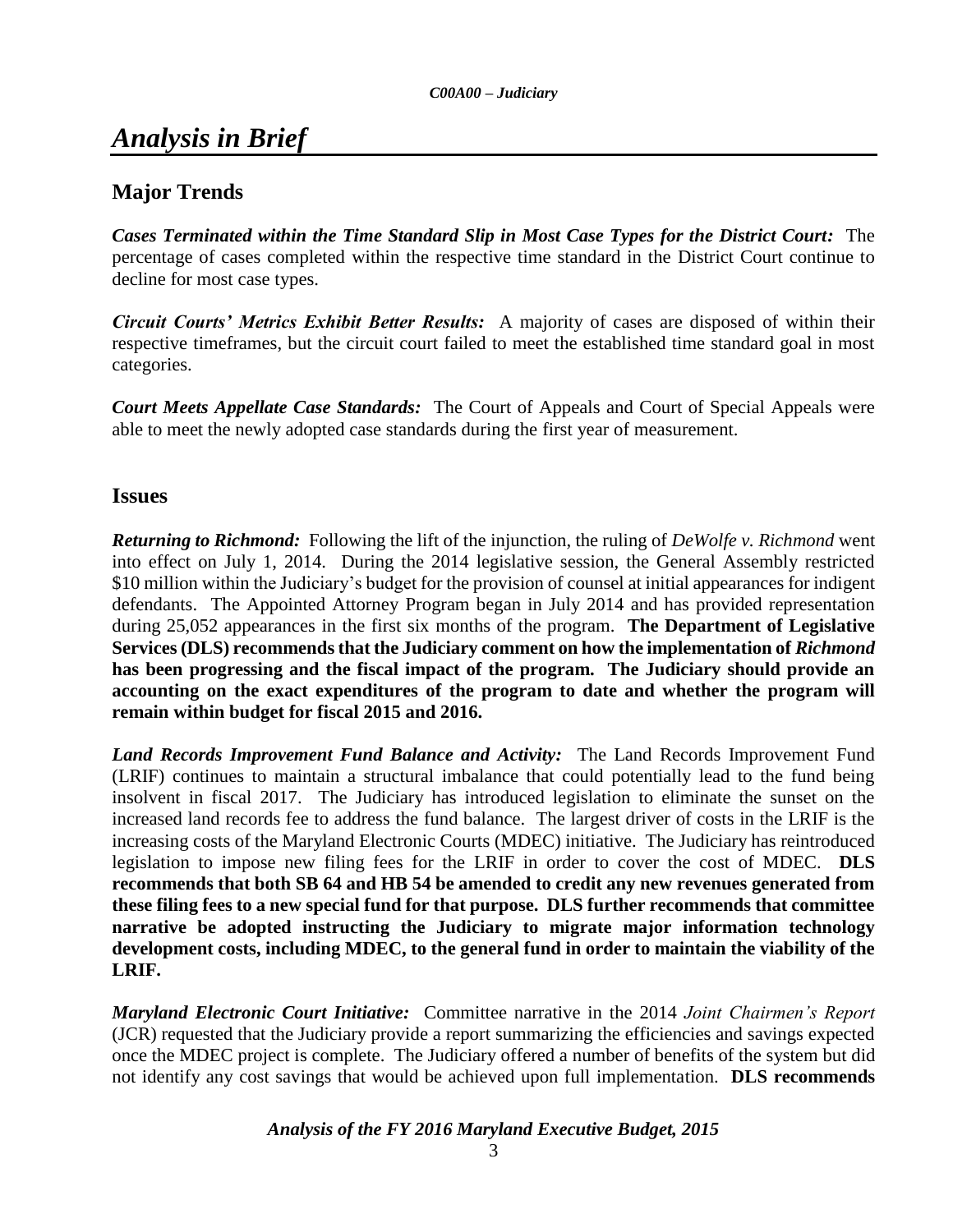**that there should be savings associated with the MDEC initiative for personnel, postage, and supplies, including printing and paper. Narrative is recommended to direct the Judiciary to provide a report of the itemized savings, and the savings should be reflected in the 2017 budget request.** 

#### **Recommended Actions**

#### **Funds**

- 1. Add budget bill language to eliminate 110 new regular positions from the budget.
- 2. Add budget bill language that reduces the general fund appropriation by \$5 million and directs the Judiciary to use prior year encumbered funds to cover operating expenditures in fiscal 2016.
- 3. Add budget bill language to make 19 new positions and general funds contingent upon the enactment of legislation creating new judgeships.
- 4. Add budget bill language to reduce general funds to limit increases in operating expenditures.
- 5. Add budget bill language to restrict \$100,000 in general funds pending receipt of a report on actual expenditures, including tolls and mileage, for the Appointed Attorney Program in the District Court in fiscal 2015.
- 6. Add budget bill language to increase employee turnover from 4% to 6%.
- 7. Add budget bill language that restricts the use of \$10 million of the Judiciary's general funds for the implementation of *Richmond*, appropriates the costs of initial appearances per county based on calendar 2014 appearances, and authorizes the transfer of the funds to another agency if legislation provides for an alternate solution to the Appointed Attorney Program.
- 8. Eliminate the salary reclassification for the Administrative Office of the Courts related to the Judiciary-commissioned salary study. \$ 9,516,124
- 9. Eliminate the salary reclassification in Clerks of the Court. 593,816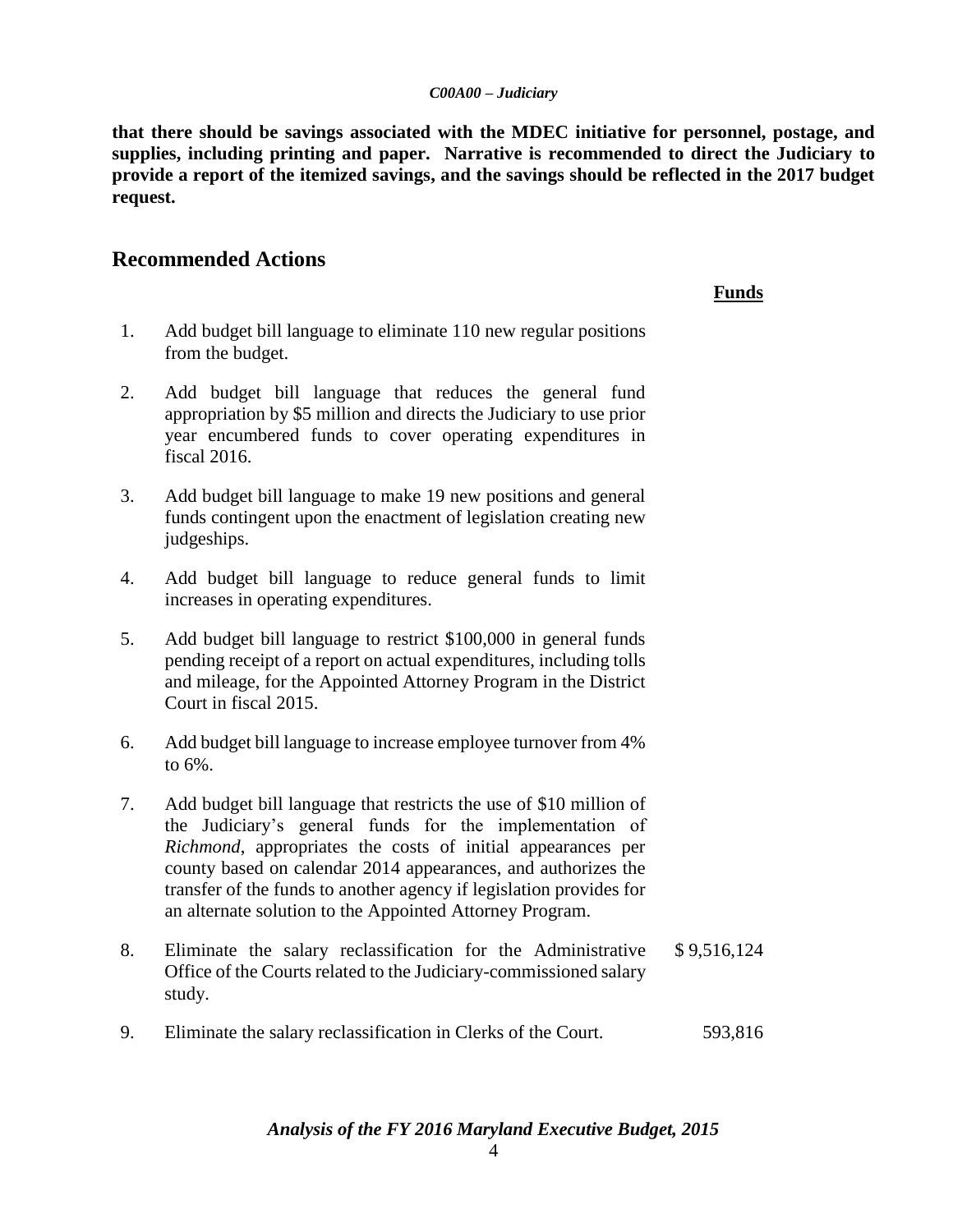- 10. Adopt committee narrative to request a report on the savings that could potentially be realized through the implementation of the Maryland Electronic Court project.
- 11. Adopt committee narrative expressing the intent of the budget committees for major information technology development costs to be funded from the general fund beginning in fiscal 2017.
- 12. Adopt committee narrative to direct the Judiciary to reevaluate its agreement with the Maryland State Archives and report on expenditures of funds transferred from the Land Records Improvement Fund.

#### **Total Reductions \$ 10,109,940**

# **Updates**

*Backlog of Civil Asbestos Cases:* Committee narrative in the 2014 JCR requested that the Judiciary undertake a study that would determine the best way for the Judiciary to process the backlog of approximately 11,000 civil asbestos cases in Baltimore City. The Circuit Court for Baltimore City conducted and submitted an assessment of its asbestos case inventory and has proposed a plan to implement a new case management approach to address the large docket.

*New Judge Plan Enters Year Three:*The 2015 session is the third year of a six-year plan by the Judiciary to create new judgeships for which the Judiciary has a certified need and for which there is current courtroom space and resources to accommodate a new judgeship. No new judgeships were authorized in fiscal 2015 even though the Judiciary certified a need for 7 additional judgeships. The Judiciary has requested 7 additional judgeships for fiscal 2016.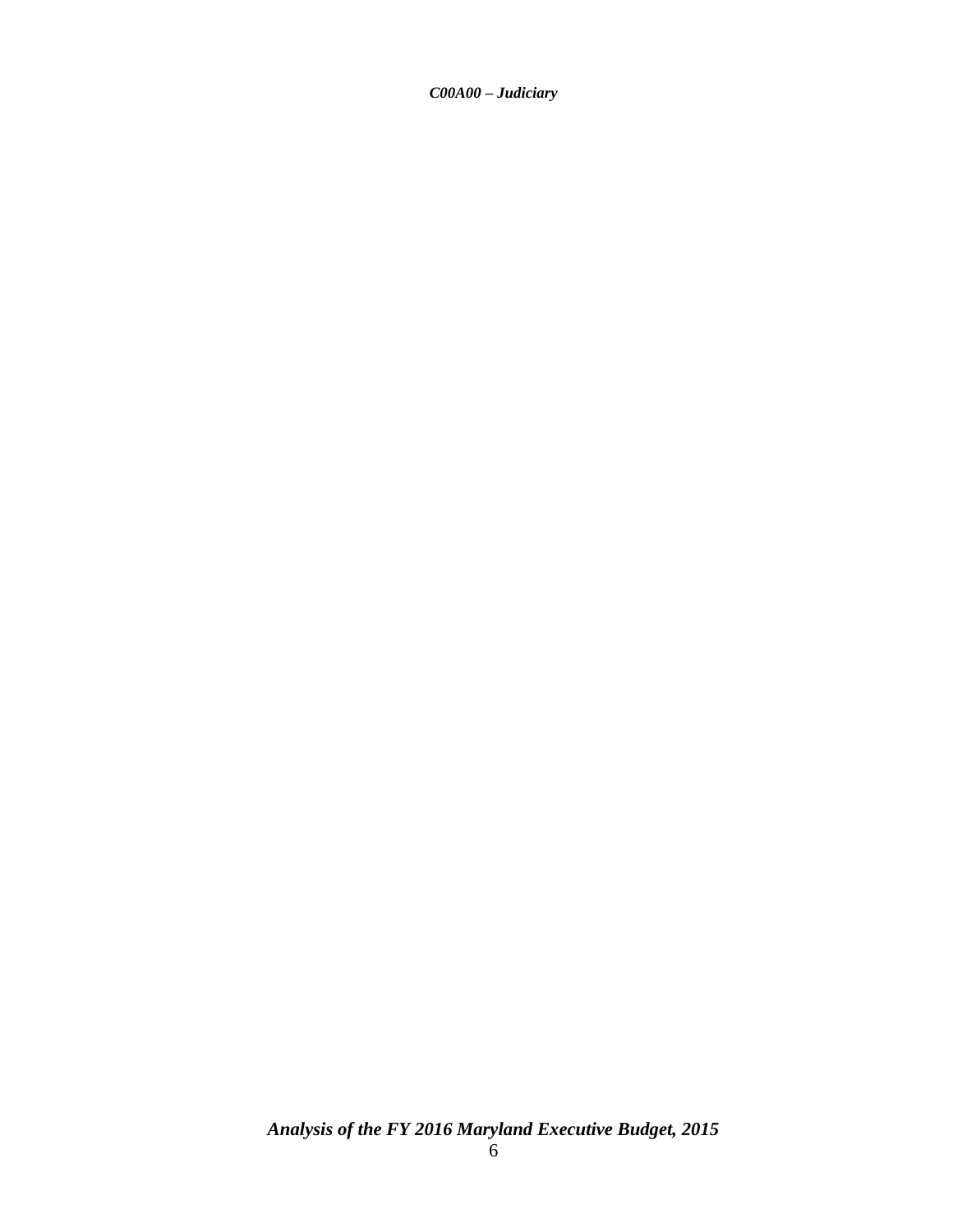# *Operating Budget Analysis*

## **Program Description**

The Judiciary is composed of four courts and seven programs which support the administrative, personnel, and regulatory functions of the Judicial Branch of the State government. Courts consist of the Court of Appeals, the Court of Special Appeals, circuit courts, and the District Court. The Chief Judge of the Court of Appeals is the administrative head of the State's judicial system. The Chief Judge appoints the State court administrator as head of the Administrative Office of the Courts (AOC) to carry out administrative duties which include data analysis, personnel policies, education, and training for judicial personnel.

Other agencies are included in the administrative and budgetary purview of the Judiciary. The Maryland Judicial Conference, consisting of judges of all levels, meets annually to discuss continuing education programs. Court-related agencies also include the Commission on Judicial Disabilities and the Maryland State Board of Law Examiners. The State Law Library serves the legal information needs of the State. The Family Law Division manages and administers programs in the Maryland Family Law Courts, including policy and program development. Judicial Information Systems (JIS) manages information systems maintenance and development for the Judiciary. Major information technology (IT) development projects are in a separate program, while all production and maintenance of current operating systems are in the JIS program.

## **Performance Analysis: Managing for Results**

# **1. Cases Terminated within the Time Standard Slip in Most Case Types for the District Court**

Fiscal 2009 budget bill language directed the Judiciary to incorporate case flow standards adopted by the Maryland Judiciary Council into its annual Managing for Results data in order to evaluate access to justice; expedition and timeliness; equity, fairness, and integrity; independence and accountability; and public trust and confidence.

The Judiciary utilized standards set by the American Bar Association that determined the amount of time it should take to process a particular type of case. Those standards were modified due to existing statutes and rules that impact the way in which Maryland courts are required to process certain cases as compared with other states. The statewide case flow assessment submitted by the Judiciary analyzes in-depth cases that come through the District and circuit courts and, in particular, the timeliness with which those cases are terminated or otherwise disposed.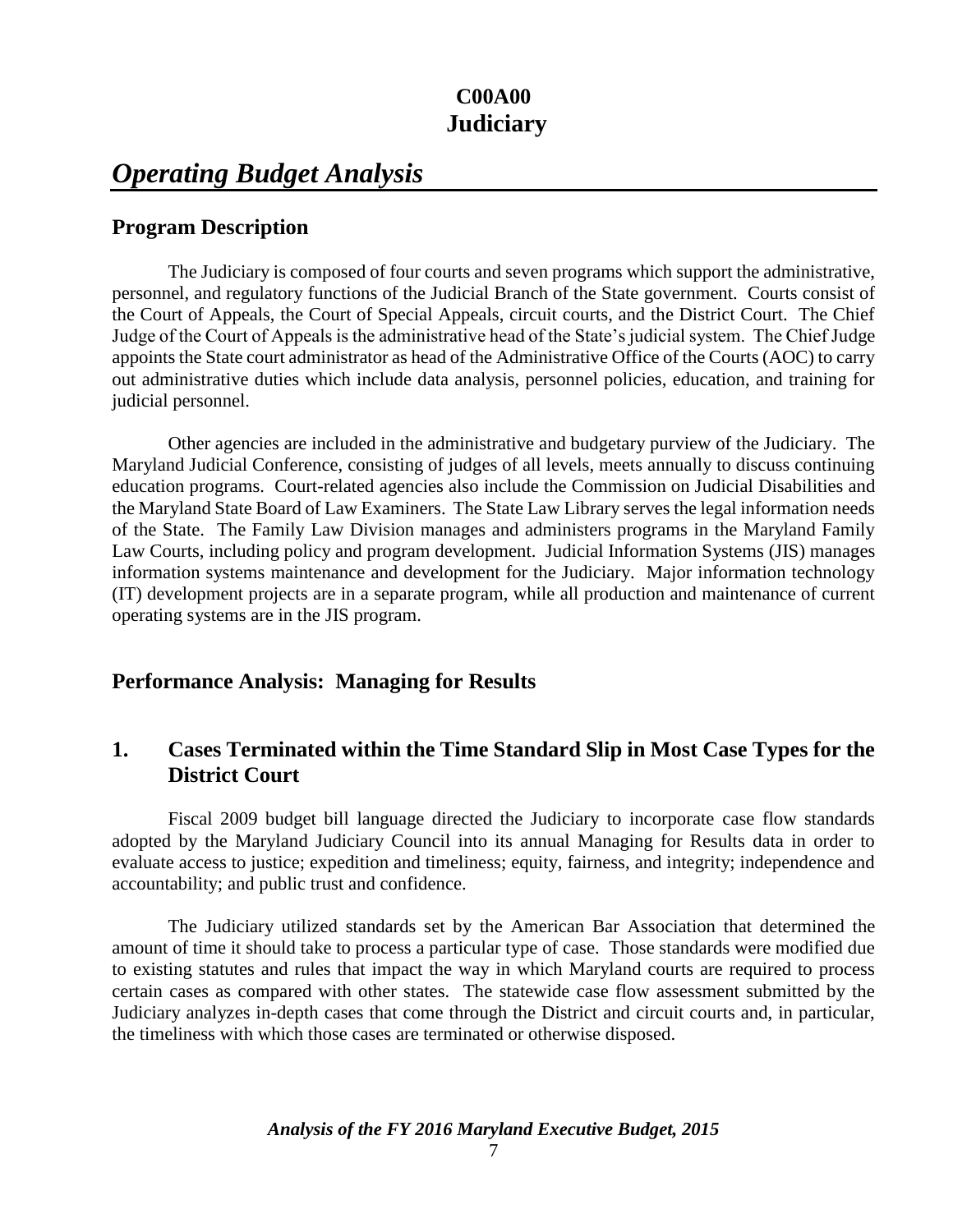The time standards for District Court cases are set according to the following case types:

- **Criminal:** 180 days;
- **Traffic Driving Under the Influence (DUI):** 180 days;
- **Traffic Must Appear:** 180 days;
- **Traffic – Payable:** 120 days;
- **Civil – Large:** 250 days; and
- **Civil Small:**  $120 \text{ days}$ .<sup>1</sup>

For each case type, the goal is to terminate 98% of cases within the time standard.

**Exhibit 1** illustrates the number of District Court cases terminated within the time standard. While the majority of cases for each case type are disposed of within the established timeframe, the District Court failed to meet the performance standard of 98% in all categories. Further, the timely termination of cases slipped in three categories from fiscal 2012 to 2013 for a second year in a row. The most dramatic decline was in Traffic – DUI, cases terminated within the standard declined from 77% to 72 % (fiscal 2011 was 81%). The most notable increase was in Civil – Small, where 92% of cases were terminated within the time standard compared to 80% in fiscal 2013. However, this increase is most likely attributable to the fact that the standard time to terminate this type of cases was increased from 90 to 120 days, making a comparison between fiscal 2012 and 2013 performance challenging. Traffic – Payable increased its timeliness from 89% to 95%. In addition to the decline in the percentage of cases completed within the time standard, the average termination times of cases increased for most case types.

 $\overline{a}$ 

<sup>&</sup>lt;sup>1</sup> The previous time standard for Civil – Small was 90 days.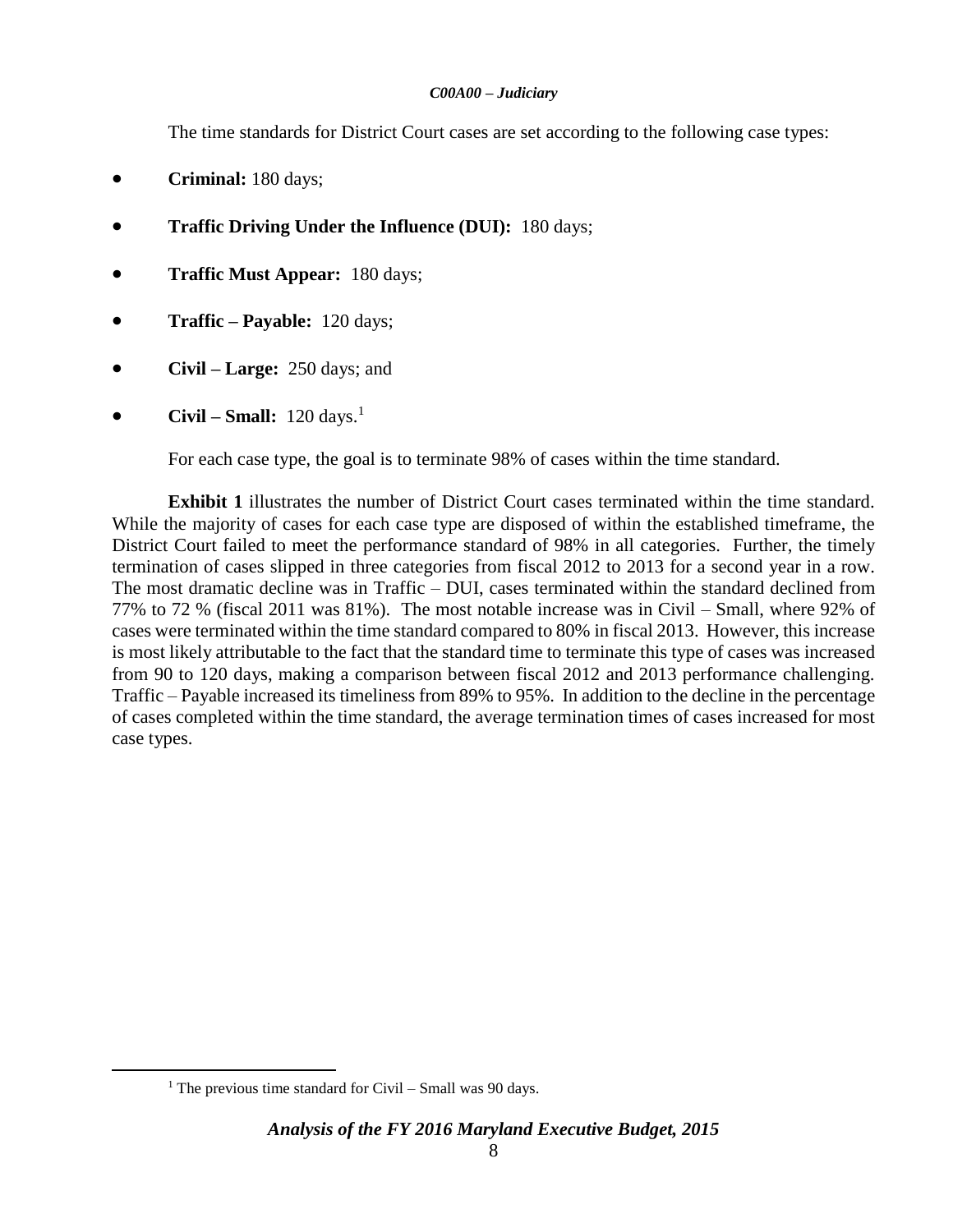

**Exhibit 1 Maryland District Court Number of Cases Terminated Within and Beyond Time Standard Fiscal 2013**

DUI: driving under the influence

Source: Maryland Judiciary

**Exhibit 2** analyzes the average case processing time for District Court cases. In each case type, with the exception of Civil – Large and Traffic Must Appear, the difference between the average termination time for within and beyond standard cases increased over fiscal 2012. These increases ranged from 4% and 32% and were a function mainly of increasing beyond standard average case times. For example, Criminal cases completed within the time standard averaged 79 days in fiscal 2013, which is up from an average of 78 days in fiscal 2012, while the average for cases completed beyond the time standard increased from 445 in fiscal 2012 to 527 days in fiscal 2013. This resulted in a total gain in the within/beyond standard average from 367 to 448 between fiscal 2012 and 2013. Civil – Small, despite an increase in the standard from 90 to 120 days, saw an increase in the difference between the average termination time for within and beyond standard cases of 32%, with the average time for within standard cases increasing from 53 days in fiscal 2012 to 57 days in fiscal 2013, and the average time for beyond the standard cases increasing from 171 days in fiscal 2012 to 213 days in fiscal 2013. Most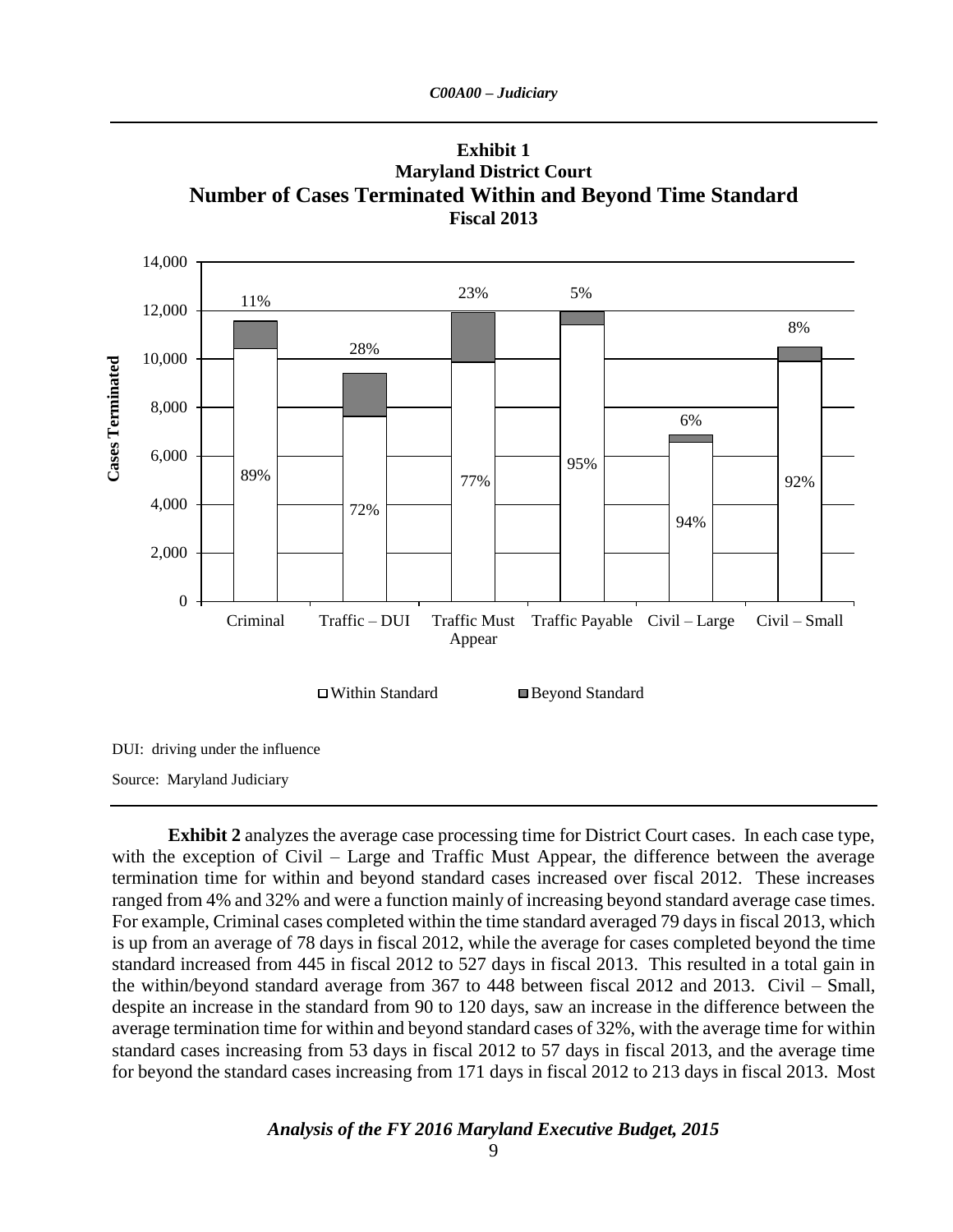**Exhibit 2 Maryland District Court Average Case Processing Time for Cases Within and Beyond Time Standard Fiscal 2013**



other cases exhibited a similar trend, with the exception of Civil – Large and Traffic Must Appear that improved the difference between within/beyond standard cases by 1% and 6%, respectively. The increase in both the within and beyond standard averages translates to much longer case times than the standards established for these cases. For example, the 527-day average for beyond standard for Criminal and the 213-day average for beyond standard for Civil – Small, means that these cases take 293% and 178% longer than the standard established for these cases.

**The Department of Legislative Services (DLS) recommends that the Judiciary comment on its plans to address the longer case times for District Court cases.**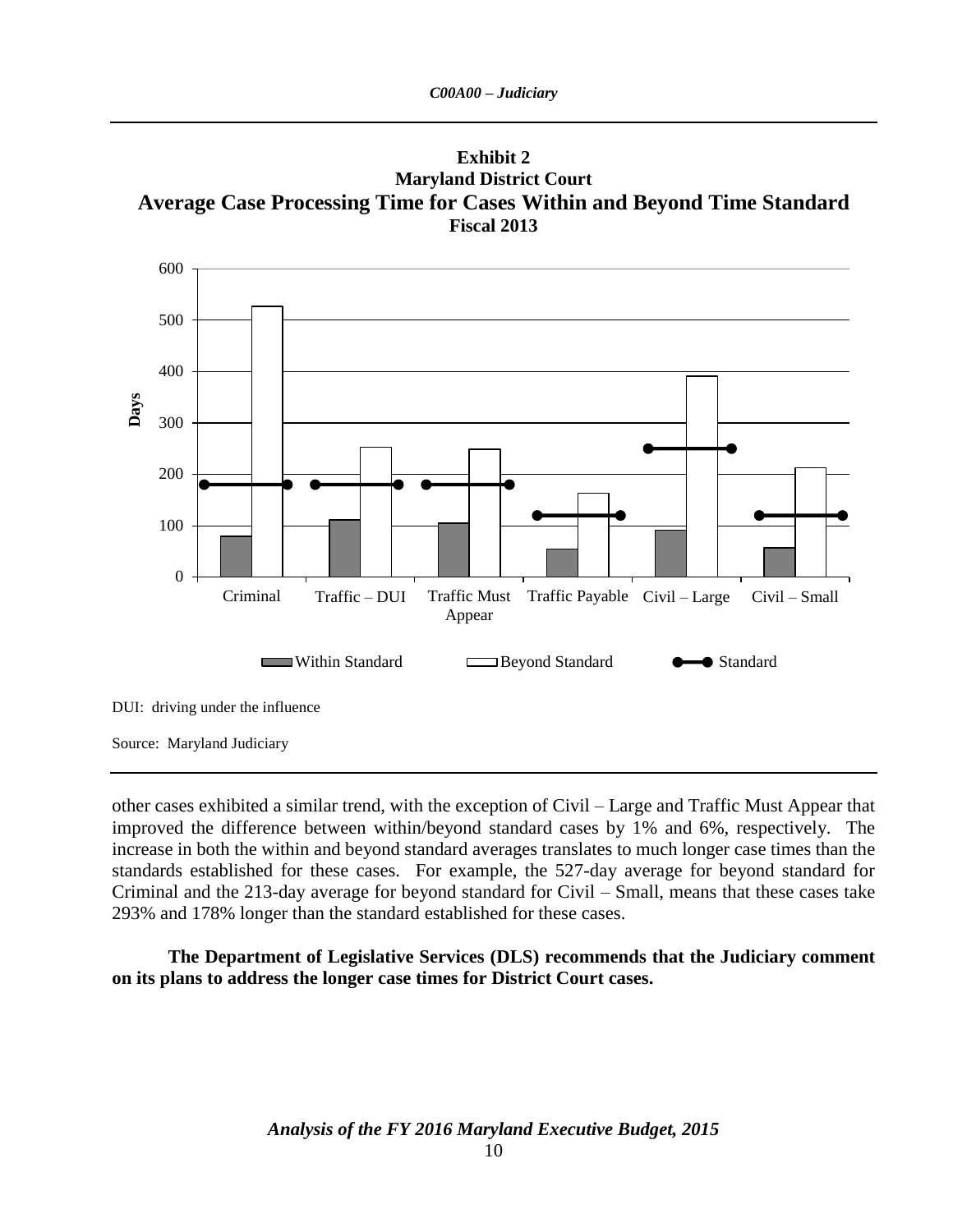# **2. Circuit Courts' Metrics Exhibit Better Results**

The time performance standards for circuit court cases are set according to the following case types:

- **Criminal:** 180 days, 98%;
- **Civil:** 548 days, 98%;
- **Domestic Relations, Standard 1:** 365 days, 90%;
- **Domestic Relations, Standard 2:** 730 days, 98%;
- **Juvenile Delinquency:** 90 days, 98%;
- **Children in Need of Assistance (CINA) Shelter:** 30 days, 100%;
- **CINA Nonshelter:** 60 days, 100%; and
- **Termination of Parental Rights (TPR):** 180 days, 100%.

**Exhibit 3** illustrates the number of circuit court cases terminated within the time standard. Similar to the District Court, while the majority of cases for each type are disposed of within the timeframe, the circuit court failed to meet the established time standard percentage in all categories, with the exception of Domestic, Standard 2. However, cases in both Domestic Relations standards, CINA Shelter, and TPR improved toward achieving the standard. There was no change for percentage of cases within the standard for Criminal, Civil, Juvenile Delinquency, or CINA Nonshelter.

**Exhibit 4** analyzes the average case processing time for circuit court cases. As opposed to the District Court, the disparities between the average termination time for within standard and beyond standard cases in the circuit courts improved for most case types. The decline in disparity ranged from 3% to 54%, with CINA Nonshelter cases having the largest disparity decline (54%), mostly due to the beyond standard average termination time decreasing from 146 days in fiscal 2012 to 78 days in fiscal 2013. Criminal cases saw an increase in disparity of 4%, due to the average within standard and beyond standard termination increasing by 4 and 14 days, respectively.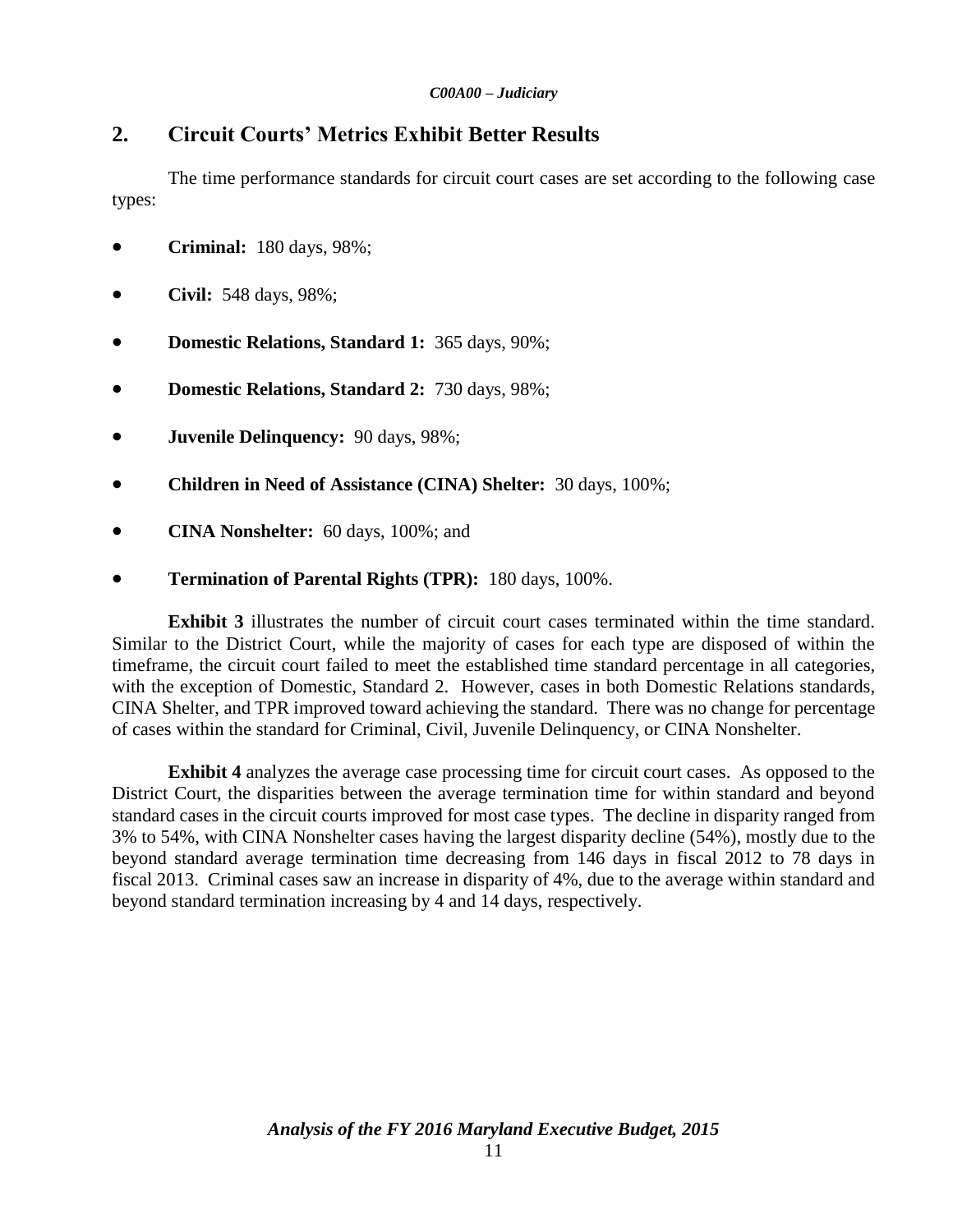

**Exhibit 3 Maryland Circuit Courts Number of Cases Terminated Within and Beyond Time Standard**

CINA: Child in Need of Assistance TPR: Termination of Parental Rights

Source: Maryland Judiciary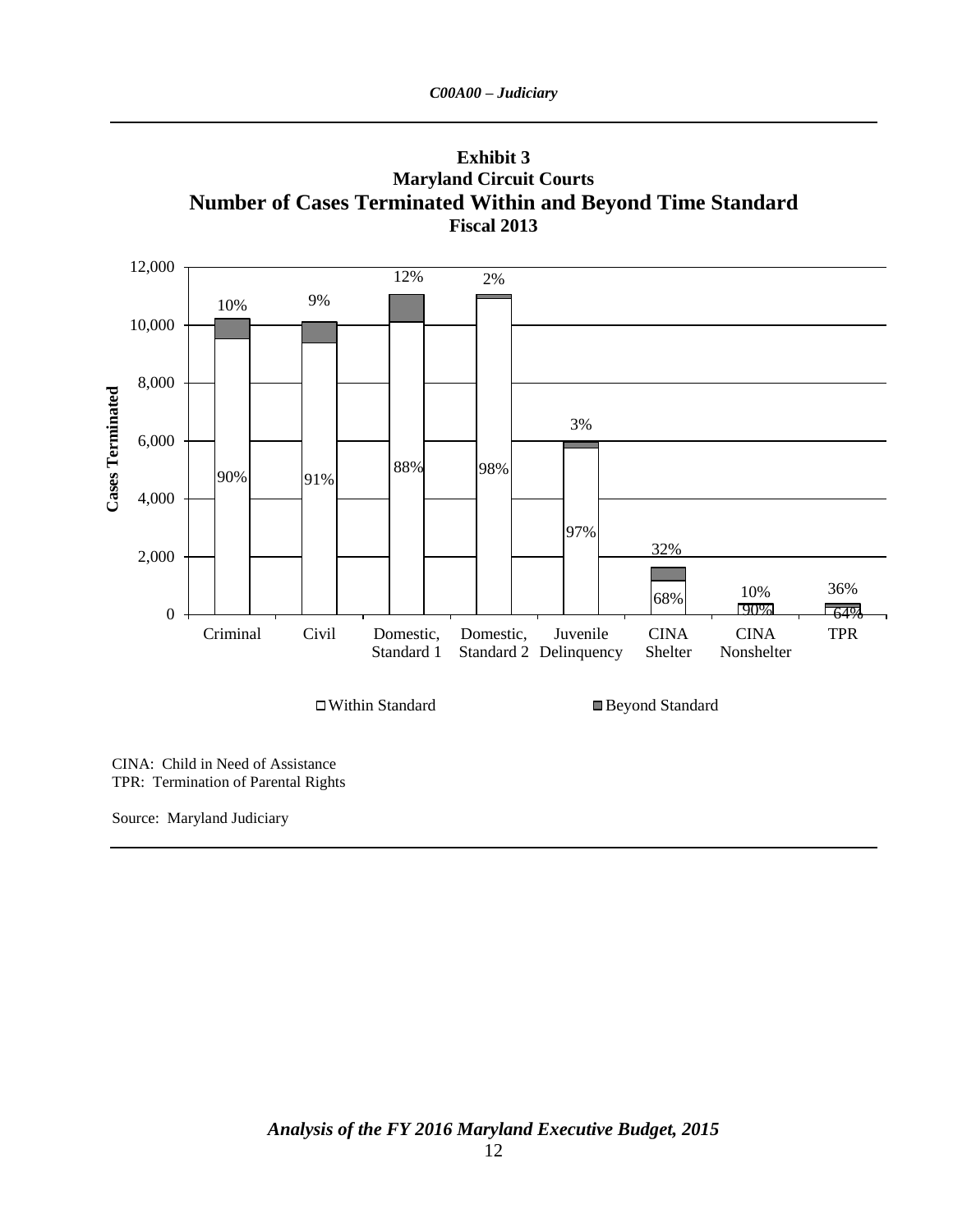



### **3. Court Meets Appellate Case Standards**

 $\overline{a}$ 

The appellate courts of Maryland developed and adopted case time standards in fall 2013. These standards are applicable to the Court of Appeals and Court of Special Appeals and became effective for the September 2013 Term and for fiscal 2014, respectively.

The Court of Appeals achieved the case time standard it set for each type of appeal during the September Term, 2013. The standard was to dispose of 100% of cases within the Term<sup>2</sup>, which, as shown by **Exhibit 5**, the Court of Appeals met. Cases on the regular docket took an average of 79 days from argument to disposition. Certified questions of law took an average of 46 days; attorney grievances, 61 days; extraordinary writs, 12 days; and bar admissions, 34 days.

<sup>&</sup>lt;sup>2</sup> The Court of Appeals typically hears cases from September through June.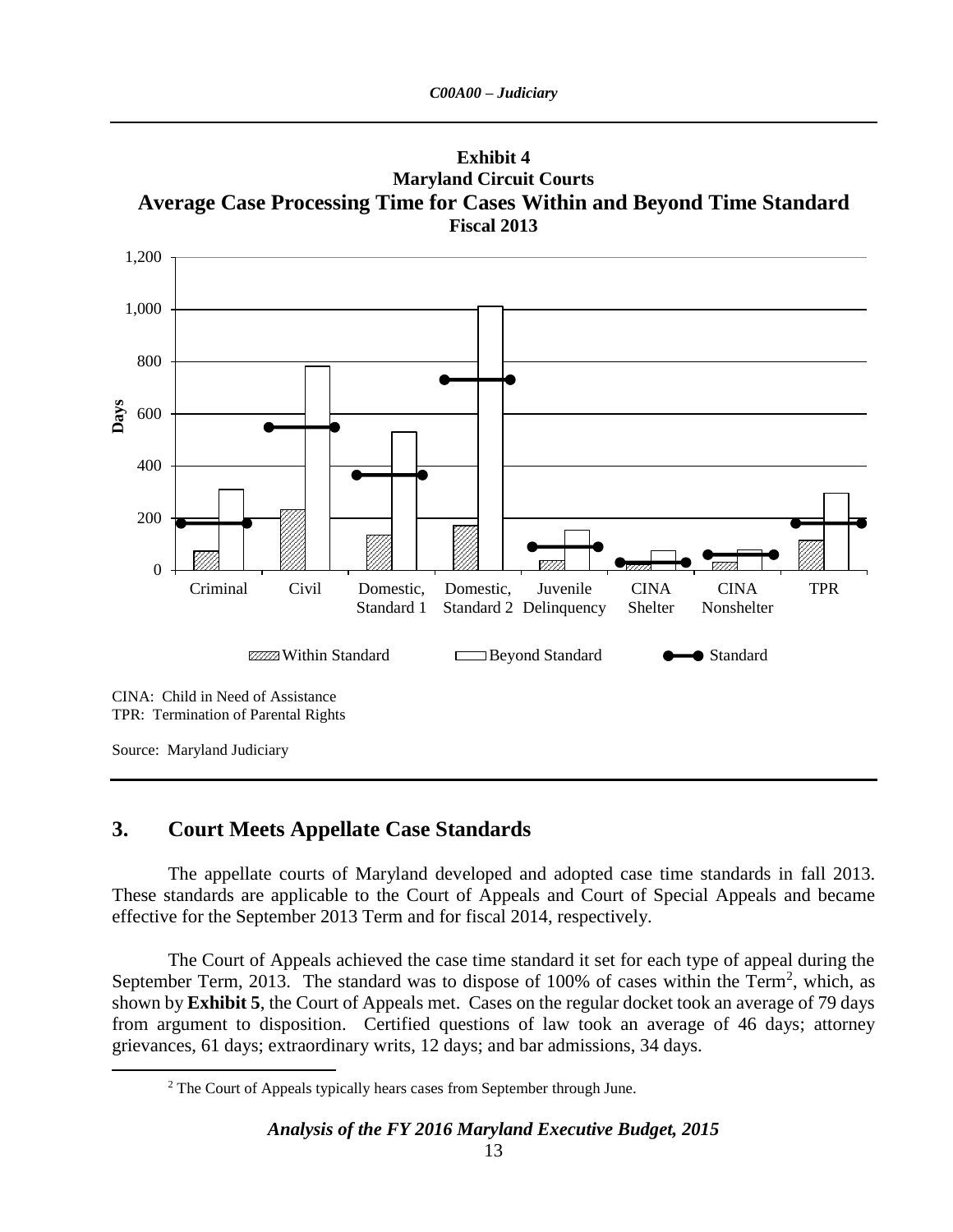

In the initial year of measurement, the Court of Special Appeals achieved its goal of disposing of 80% of cases within nine months (270 days) of argument or submission of the case on the briefs. **Exhibit 6** displays the number of cases in the Court of Special Appeals terminated within the time standard. In fiscal 2014, the Court of Special Appeals resolved 89% of criminal cases and 87% of civil cases within the standard timeframe. There are a number of specialized timeliness provisions for certain types of appeals heard by the Court of Special Appeals. Child access cases comprise the majority of special cases, with 94 appeals disposed of in fiscal 2014. There are two time standards for child access cases – the first standard requires 98% of cases to be argued within 120 days from filing, and the second standard requires 100% of child access cases to be disposed within 60 days post argument. In fiscal 2014, the court was unable to meet either of these standards.

**DLS recommends that the Judiciary comment on its plans to address the timely disposition of child access cases.**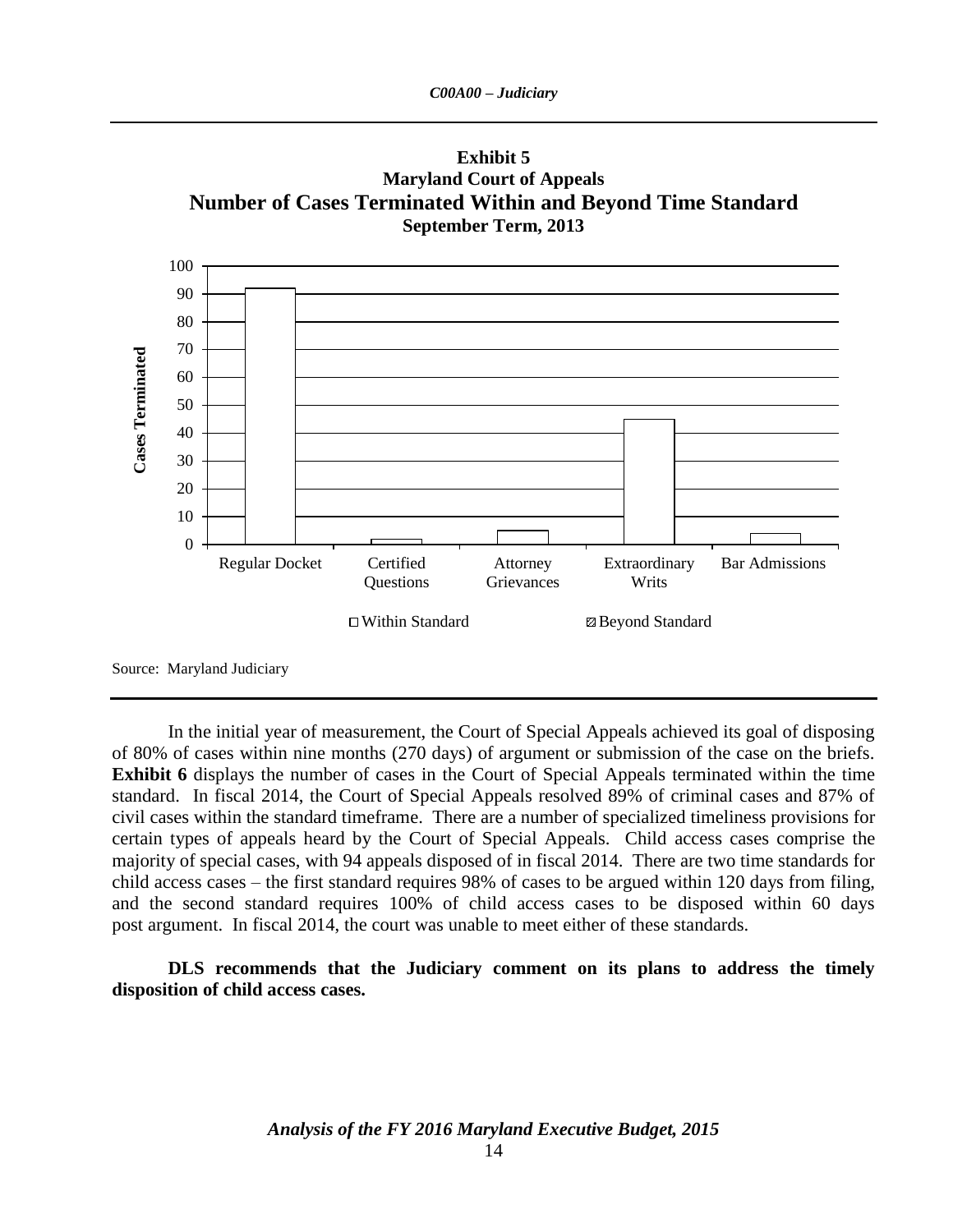



\*State Appeals are appeals from the pretrial suppression of evidence.

Source: Maryland Judiciary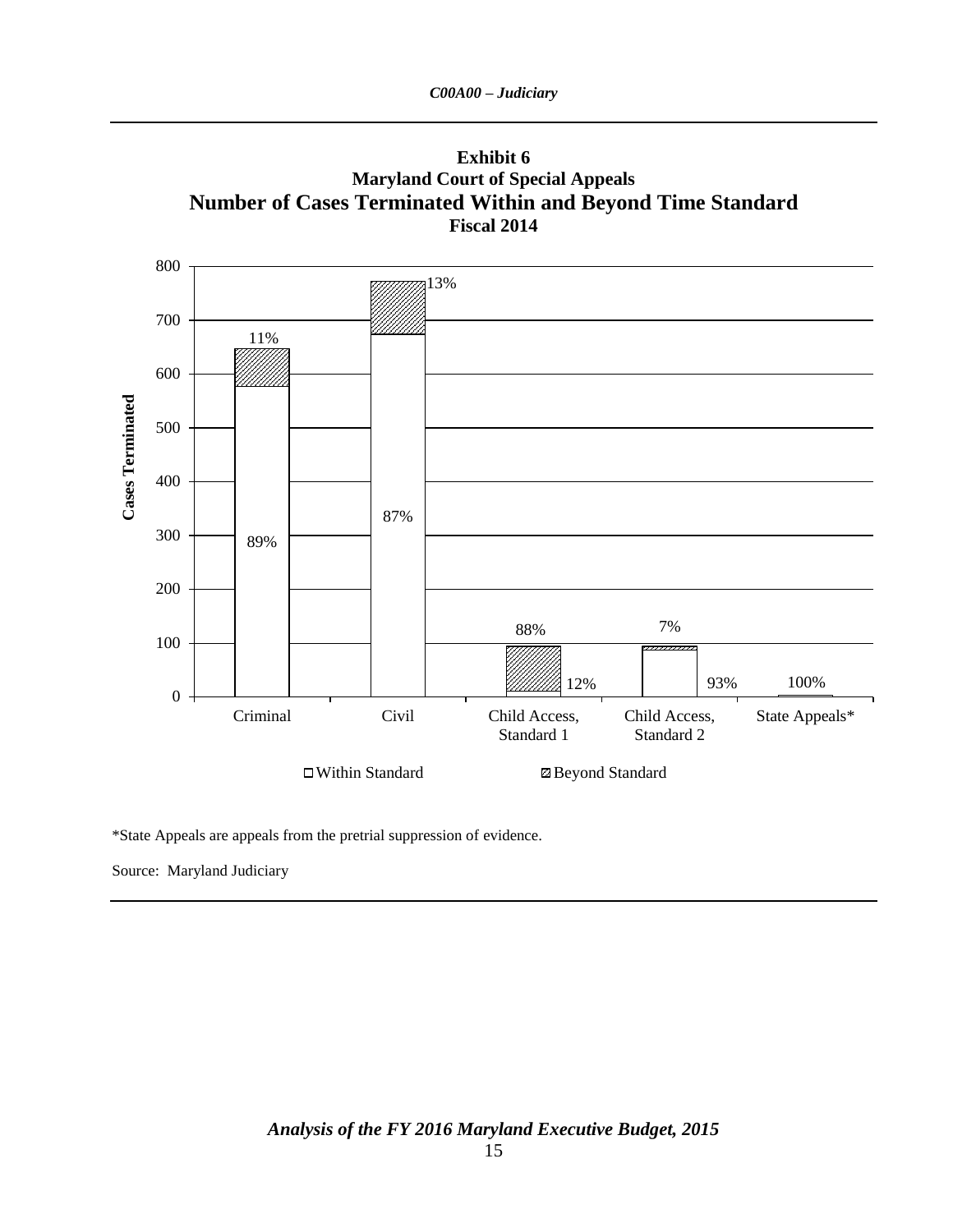## **Proposed Budget**

The fiscal 2016 budget totals \$549.1 million, of which approximately 87.2% is general funds. Compared against the fiscal 2015 working appropriation, the budget grows by \$48.9 million, or 9.8%, as seen in **Exhibit 7**. The main cost driver of increased spending is for personnel-related expenditures, including an increase of 233 regular positions.

### **Exhibit 7 Proposed Budget Judiciary (\$ in Thousands)**

| <b>How Much It Grows:</b>         | <b>General</b><br><b>Fund</b> | <b>Special</b><br><b>Fund</b> | Federal<br><b>Fund</b> | Reimb.<br><b>Fund</b> | <b>Total</b> |
|-----------------------------------|-------------------------------|-------------------------------|------------------------|-----------------------|--------------|
| Fiscal 2014 Actual                | \$400,305                     | \$44,871                      | \$5,053                | \$351                 | \$450,580    |
| Fiscal 2015 Working Appropriation | 429,946                       | 64,101                        | 1,747                  | 4,450                 | 500,243      |
| Fiscal 2016 Allowance             | 478,609                       | 65,768                        | <u> 161</u>            | 4,578                 | 549,116      |
| Fiscal 2015-2016 Amt. Change      | \$48,663                      | \$1,667                       | $-$1,586$              | \$128                 | \$48,873     |
| Fiscal 2015-2016 Percent Change   | 11.3%                         | 2.6%                          | $-90.8\%$              | 2.9%                  | 9.8%         |

#### **Where It Goes:**

#### **Personnel Expenses**

|                               | \$14,279 |
|-------------------------------|----------|
|                               | 1,825    |
|                               | 10,315   |
|                               | 6,519    |
|                               | 4,609    |
|                               | 3,057    |
|                               | 911      |
|                               | 514      |
|                               | 441      |
|                               | 361      |
|                               | 97       |
|                               | 73       |
|                               | $-301$   |
| <b>Contractual Employment</b> |          |
|                               | 121      |
|                               | 141      |
|                               | $-2,228$ |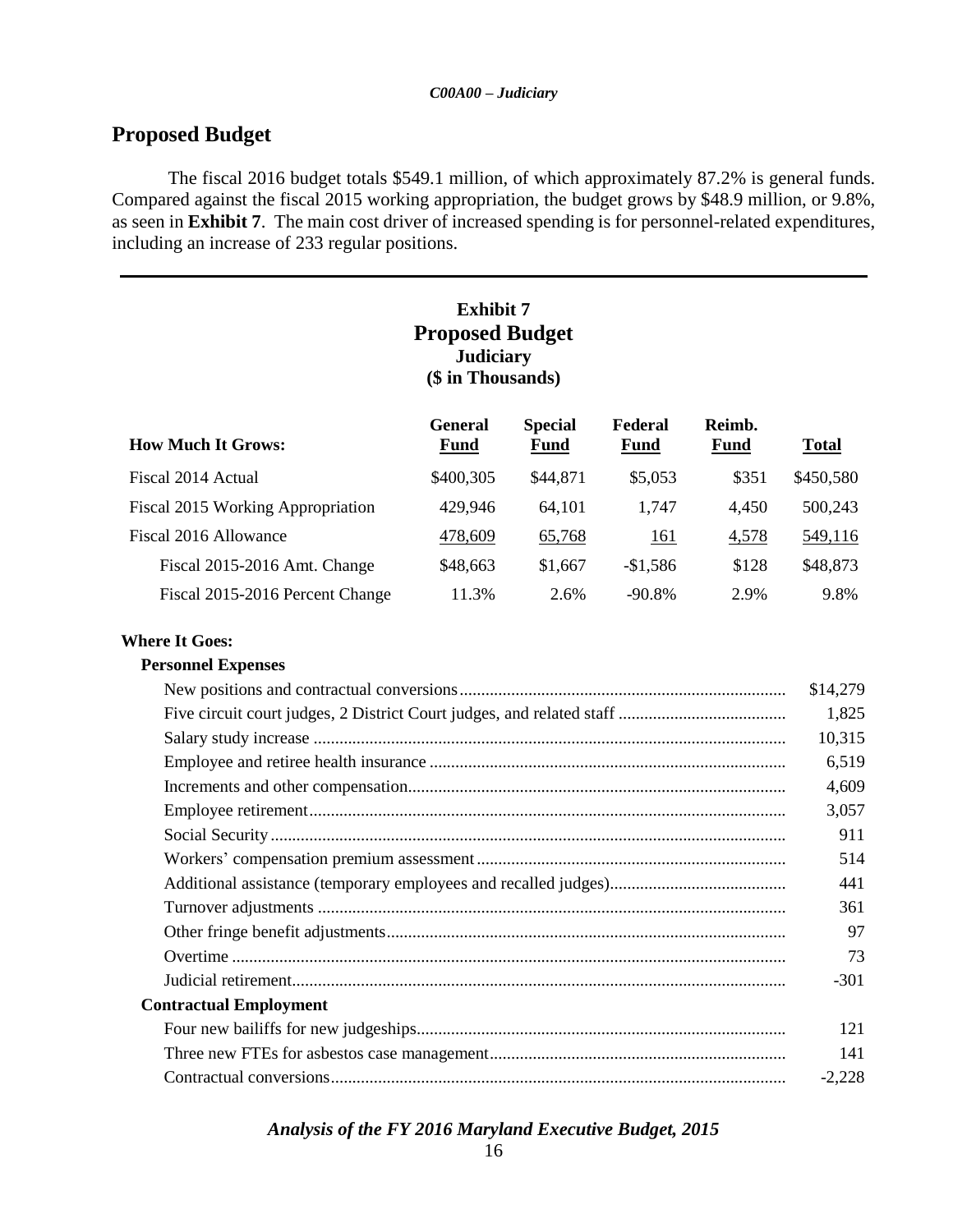| <b>Where It Goes:</b>                                                            |          |
|----------------------------------------------------------------------------------|----------|
| <b>Information Technology Costs</b>                                              |          |
|                                                                                  | 3,282    |
| <b>Grants</b>                                                                    |          |
|                                                                                  | 310      |
|                                                                                  | 124      |
|                                                                                  | 114      |
|                                                                                  | 60       |
|                                                                                  | $-111$   |
|                                                                                  | $-176$   |
|                                                                                  | $-514$   |
|                                                                                  | $-748$   |
| Other                                                                            |          |
|                                                                                  | 1,300    |
|                                                                                  | 1,252    |
|                                                                                  | 910      |
|                                                                                  | 714      |
| Expansion of the Prince George's County District Court Self-Help Resource Center | 600      |
|                                                                                  | 363      |
|                                                                                  | 226      |
|                                                                                  | 186      |
|                                                                                  | 89       |
|                                                                                  | 49       |
|                                                                                  | 109      |
| <b>Total</b>                                                                     | \$48,873 |
|                                                                                  |          |

FTE: full-time equivalent

Note: Numbers may not sum to total due to rounding. The fiscal 2015 working appropriation reflects deficiencies and the Board of Public Works reductions to the extent that they can be identified by program. The fiscal 2016 allowance reflects back of the bill and contingent reductions to the extent that they can be identified by program.

#### **Cost Containment**

The Governor's 2016 budget plan assumes \$10,211,000 in general fund reversions from the Judiciary's budget. These reversion would be for the elimination of the 2015 cost-of-living adjustment (COLA) and elimination of the 2016 salary increments. DLS worked with the Judiciary and determined that the value of the 2015 COLA was \$3,606,008 and the value of the 2016 increments was \$5,159,158 in general funds, \$301,347 in special funds, and \$57,314 in federal funds. DLS is recommending the sum of these reductions, \$9,123,819, in the Department of Budget and Management – Personnel analysis.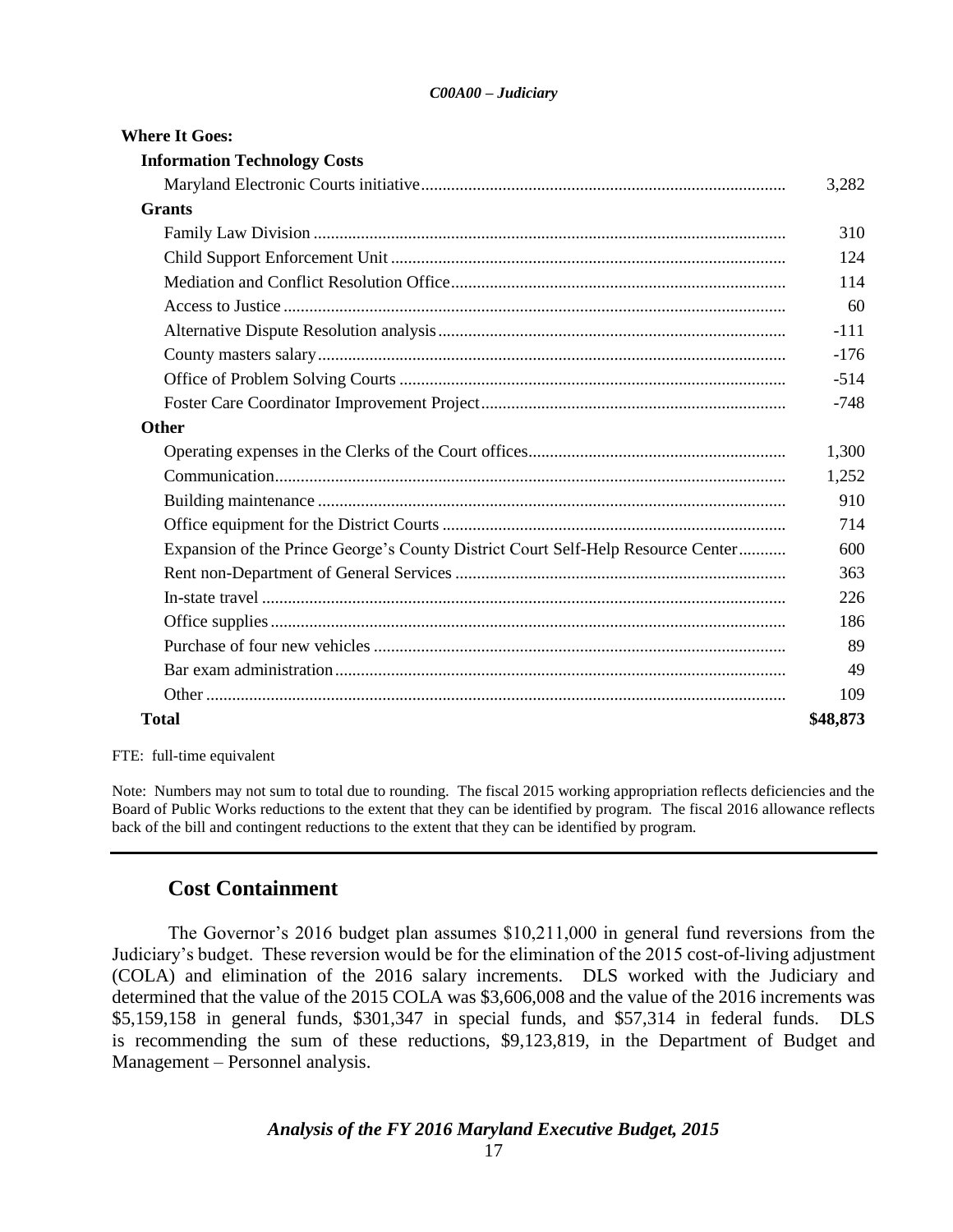## **Personnel**

Personnel-related expenditures increase by \$42.7 million in fiscal 2016 over the fiscal 2015 working appropriation. Within personnel, the largest increase is for 233 new regular positions at \$16.1 million. These positions break down as follows:

- 19 positions are tied to the proposed legislation increasing the number of judges across the circuit courts and the District Court. This includes both the judges and support staff necessary for them. The current plan for fiscal 2016 is to add 5 circuit court judges for Baltimore, Charles, Montgomery, and Prince George's counties and Baltimore City, and 2 District Court judges for Montgomery and Prince George's counties. These positions increase the fiscal 2016 budget by \$1.8 million.
- 110 new positions are being added for various agencies within the Judiciary. These include:
	- 39 new positions for the various Clerks of the Circuit Court offices;
	- 24 new positions for AOC to support various court-related programs;
	- 16 new positions in the Court of Special Appeals, including 9 new staff attorneys, 4 administrative assistant or secretary positions, and 3 new law clerks;
	- 11 new positions for the Circuit Court Judges (in addition to the positions related to the new judgeships) for 5 new masters and 6 new law clerks;
	- 11 new positions for the District Court, mainly consisting of interpreters and 3 new commissioners;
	- 6 new positions for JIS; and,
	- 3 new positions in the Court of Appeals for law clerks.
- 104 other positions are for the conversion of current contractual full-time equivalents (FTE) to regular positions. Of these conversions, 77 are in the District Court, 11 are in the various Clerks of the Circuit Court offices, 4 are with the State Law Library, and the remaining 12 are spread among the Court of Appeals, Court of Special Appeals, AOC, and the court-related agencies.

Other major personnel changes include \$10.3 million in salary reclassification based on a Salary Study commissioned by the Judiciary to be phased in over three years, a \$6.5 million increase for employee and retiree health insurance, and a \$4.6 million increase for the annualization of the COLA and increment payments. Employee retirement contributions increase by \$3.1 million, whereas contribution to the judicial pension system decreased by approximately \$301,000. Additional assistance increased by about \$441,000 to cover temporary employees, recalled judges, and 3 State Library fellowships to focus on updating content on the People's Law Library website.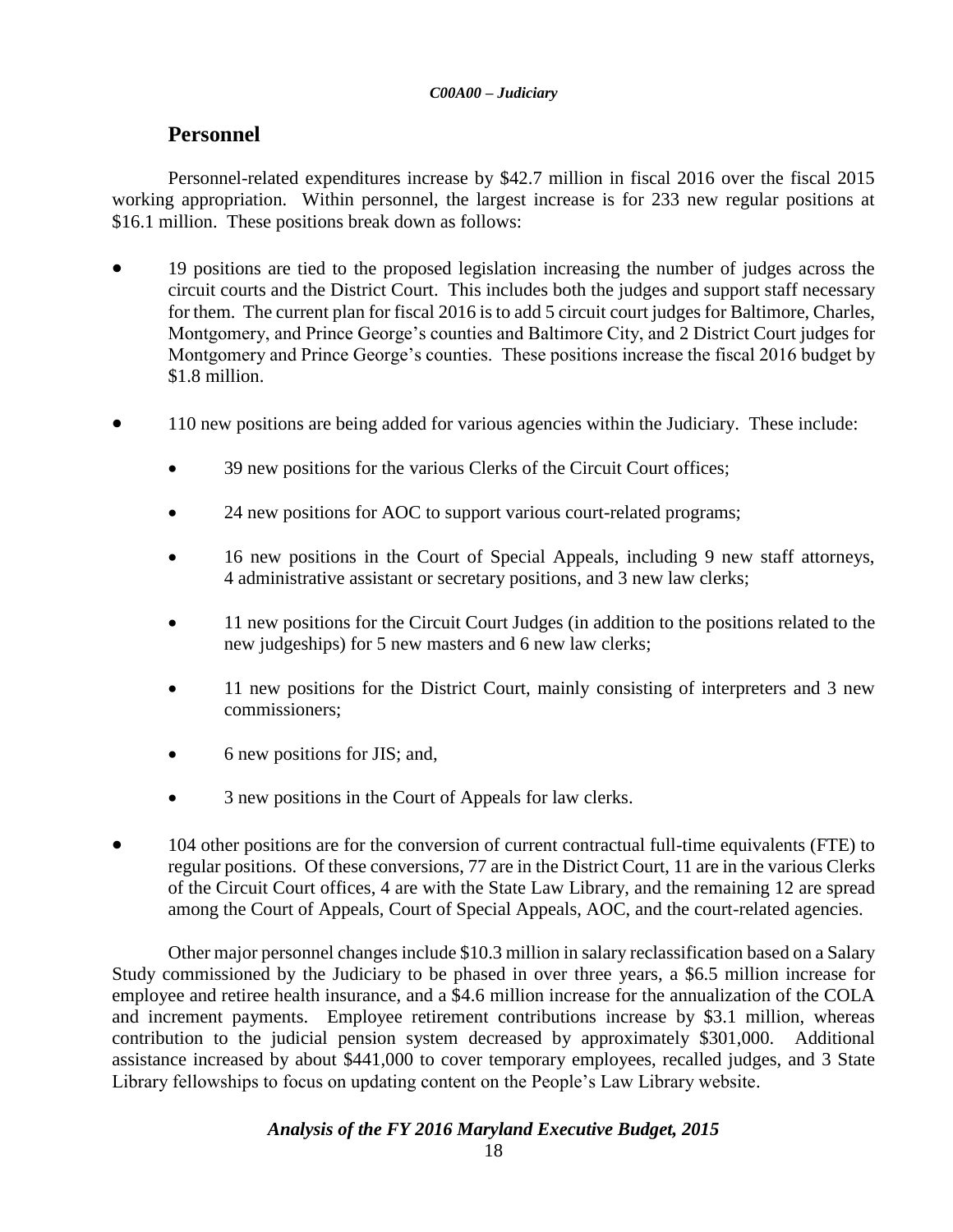## **Contractual Employment**

Costs for contractual employment decline greatly due to the fact that the fiscal 2016 budget contains 97 fewer contractual FTEs. While the conversion of 104 FTEs lowers this amount by \$2.3 million, there are 4 new bailiff FTEs included in the budget related to the additional judgeships, at a cost of \$121,115, and 3 FTEs related to management of the asbestos case docket in Baltimore City, at a cost of \$141,002.

## **Information Technology Costs**

Funding for major IT development increased in the fiscal 2016 budget. Most of this increase is attributable to the Maryland Electronic Courts initiative and its costs, which increased by \$3.2 million over fiscal 2015.

## **Grants**

Changes in grant funding account for a decrease of \$940,000 in the Judiciary budget. Major funding changes include:

- \$748,000 decrease for the Foster Care Coordinator Improvement Project;
- \$514,000 decrease for the Office of Problem Solving Courts;
- \$310,000 increase for the Family Law Division programs; and
- \$124,000 increase for the Child Support Enforcement Unit.

# **Other Changes**

Other large changes include a \$1.3 million increase for operating expenses for the Clerks of the Court offices, including expenses related to contracts, supplies, and materials; equipment; and a \$1.3 million increase in communication expenses, including postage, telephone, cell phone, and other telecommunication-related expenditures. Other changes include \$910,000 for general building maintenance, additions, and repairs, and \$714,000 for equipment in the District Courts.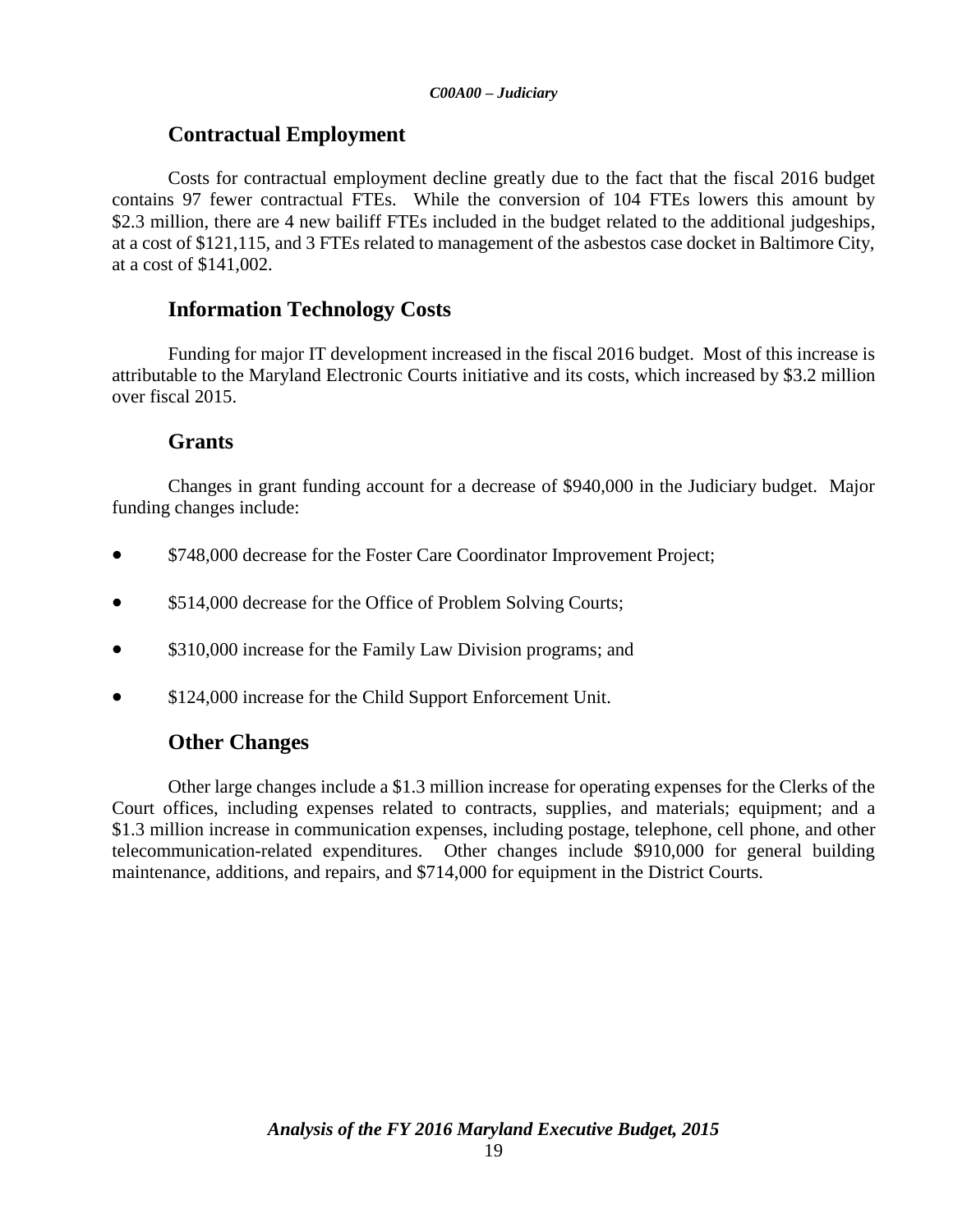# *Issues*

#### **1. Returning to** *Richmond*

In September 2013, the Court of Appeals ruled in *DeWolfe v. Richmond*, No. 34 (September Term 2011), on reconsideration that, according to Article 24 of the Maryland Declaration of Rights, indigent defendants were entitled to legal counsel beginning with their initial appearance before a District Court Commissioner. Typically, the initial appearance before a commissioner involves the defendant and the commissioner, and the appearance must occur within 24 hours of arrest. At that time, the commissioner makes an initial determination of probable cause and, if probable cause is found, makes a determination whether the defendant is eligible for release from custody prior to trial. Initial appearances normally take between 15 to 30 minutes to complete. A defendant who is denied pretrial release or remains in custody 24 hours after the commissioner has set the conditions of release is entitled to a bail hearing before a judge. In calendar 2013, approximately 43% of people who appeared before a commissioner were released on personal recognizance.

Following the various rulings associated with *Richmond*, an injunction was issued from the Baltimore City Circuit Court on January 23, 2014, which required the right to counsel at initial appearance to be placed into effect. The State appealed the injunction with a *writ of certiorari* to the Court of Appeals. On January 23, 2014, the court decided to hear the case on the grounds of the writ and the properness of the injunction. As a result, the enforcement of the *Richmond* case was stayed until March 7, 2014, pending the outcome of that appeal. On May 28, 2014, the Court of Appeals vacated the stay and injunction that was previously issued as of July 1, 2014, thereby initiating implementation of the decision.

During the 2014 legislative session, after considering a number of solutions to providing counsel to indigent defendants in a cost-effective manner, the General Assembly restricted \$10 million within the Judiciary's budget for the provision of counsel at initial appearances. If the money allocated from the Judiciary's budget was insufficient, local governments would have to make up the difference in funds. Additionally, on May 27, 2014, the Governor issued an executive order establishing a "Commission to Reform Maryland's Pretrial System," which would be monitored and staffed by the Governor's Office of Crime Control and Prevention.

As a result of the implementation of the *Richmond* decision, the initial appearance process was modified, and in most cases, initial appearances take longer. Now, after the defendant has completed the booking process, the arrestee will be taken to see a commissioner who will fill out an indigency form and read the attorney advice of rights form. The commissioner makes a determination whether the arrestee is indigent and then advises the arrestee of their rights to have an appointed attorney, if applicable, or a private attorney. Those who waive counsel will continue on the normal path to see a commissioner for bail determination. If the arrestee desires legal representation, they will be interviewed by an attorney prior to seeing a commissioner for the initial appearance hearing. After the interview with the attorney, the defendant will proceed to the hearing with the commissioner.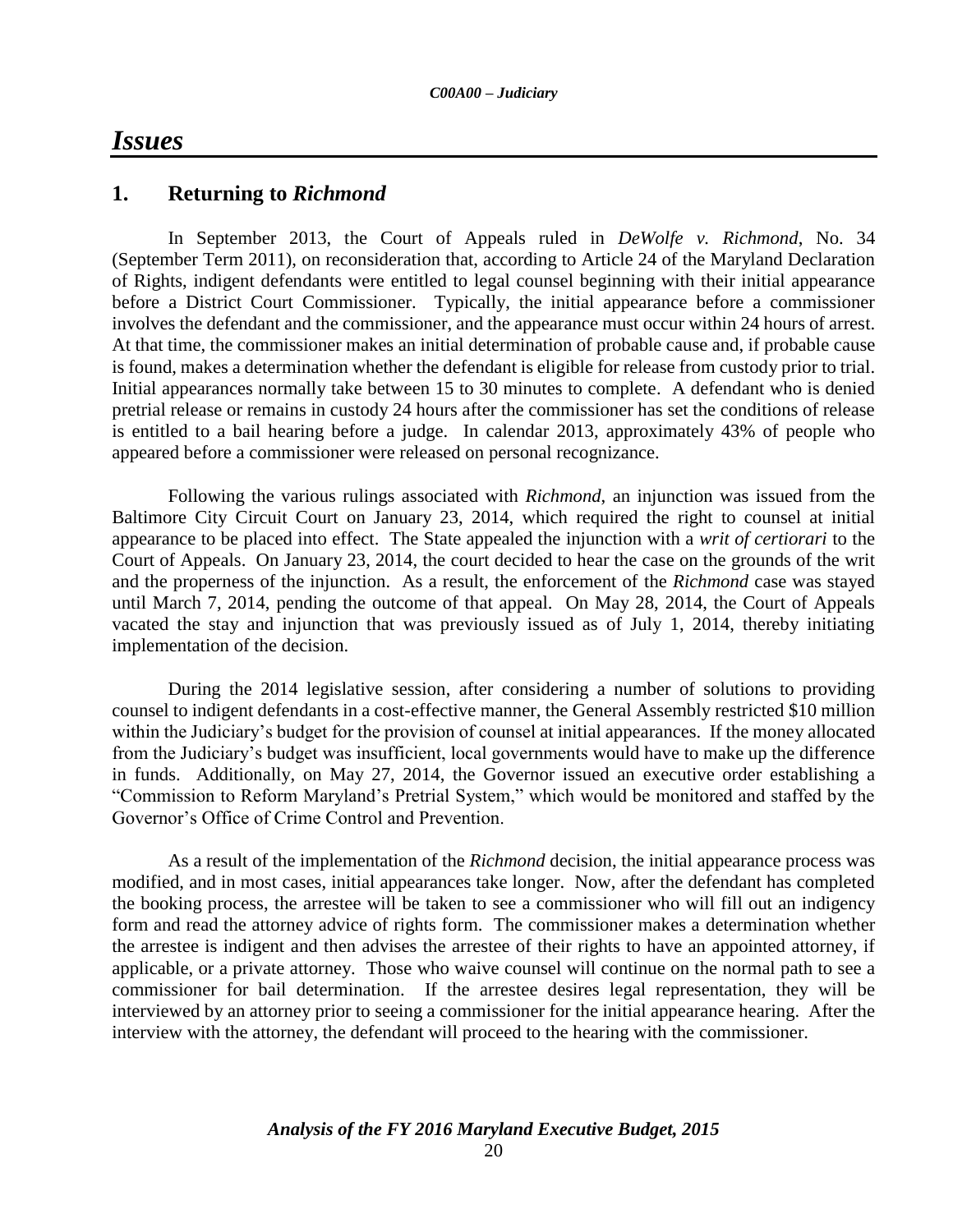## **Judiciary's Appointed Attorney Program**

The Judiciary began the Appointed Attorney Program in July 2014. Since the beginning of the program, more than 2,600 attorneys have been appointed. Attorneys selected to represent indigent defendants at the initial commissioner hearings are paid \$50 per hour, plus mileage and tolls, but can waive the fee and provide representation *pro bono*. Attorney coverage is scheduled in shifts that vary by jurisdiction depending on the historic trends of the timing and quantity of arrests in a given time period. For example, in Baltimore City, there are three eight-hour shifts where the volume of intake is highest, but in Harford County, there is a single six-hour shift from 8 a.m. – 2 p.m. Shift coverage is reevaluated on a quarterly basis. Since the start of the Appointed Attorney Program, there has been a 6% increase in defendants released on their own recognizance and an 8% increase in the number of defendants given a bonded release.

There were 74,087 initial appearances before a commissioner from July to December 2014. As shown in **Exhibit 8**, the number of appearances and waiver rates vary by district. Nearly 25% of all initial appearances took place in Baltimore City. The average waiver rate statewide was 64% of defendants, with the lowest waiver rates in Baltimore City, Montgomery County, and Prince George's County, which were 46%, 49%, and 51%, respectively. In this same period, 25,052 appointed attorneys were utilized compared to 527 private attorneys.

| <b>Exhibit 8</b>                                             |
|--------------------------------------------------------------|
| Initial Appearances Post-Richmond Implementation by District |
| July $1 -$ December 31, 2014                                 |

|                                          | <b>Total Initial</b><br><b>Appearances</b> | Preliminary Appointed Private<br><b>Determination Attorneys Attorneys</b> |        |     | <b>Waivers</b> | Waiver<br>Rate |
|------------------------------------------|--------------------------------------------|---------------------------------------------------------------------------|--------|-----|----------------|----------------|
| <b>Baltimore City</b>                    | 18,772                                     | 59                                                                        | 9,890  | 100 | 8,723          | 46%            |
| Lower Shore                              | 4,348                                      | 230                                                                       | 156    | 13  | 3,949          | 91%            |
| <b>Upper Shore</b>                       | 3,418                                      | 40                                                                        | 501    | 45  | 2,832          | 83%            |
| Southern Maryland                        | 4,301                                      | 333                                                                       | 320    | 28  | 3,620          | 84%            |
| Prince George's County                   | 13,308                                     | 55                                                                        | 6,408  | 62  | 6,783          | 51%            |
| <b>Montgomery County</b>                 | 6,717                                      | 13                                                                        | 3,328  | 88  | 3,288          | 49%            |
| <b>Anne Arundel County</b>               | 5,719                                      | 27                                                                        | 2,052  | 65  | 3,575          | 63%            |
| <b>Baltimore County</b>                  | 8,204                                      | 27                                                                        | 1,499  | 36  | 6,642          | 81%            |
| <b>Harford County</b>                    | 1,401                                      | 18                                                                        | 180    | 3   | 1,200          | 86%            |
| <b>Carroll and Howard Counties</b>       | 3,177                                      | 97                                                                        | 241    | 36  | 2,803          | 88%            |
| <b>Frederick and Washington Counties</b> | 3,625                                      | 75                                                                        | 357    | 17  | 3,176          | 88%            |
| <b>Allegany and Garrett Counties</b>     | 1,097                                      | 50                                                                        | 120    | 34  | 893            | 81%            |
| Total                                    | 74,087                                     | 1,024                                                                     | 25,052 | 527 | 47,484         | 64%            |

Note: The Lower Shore includes Dorchester, Somerset, Wicomico, and Worcester counties; the Upper Shore includes Caroline, Cecil, Kent, Queen Anne's, and Talbot counties; and Southern Maryland includes Calvert, Charles, and St. Mary's counties.

Source: Maryland Judiciary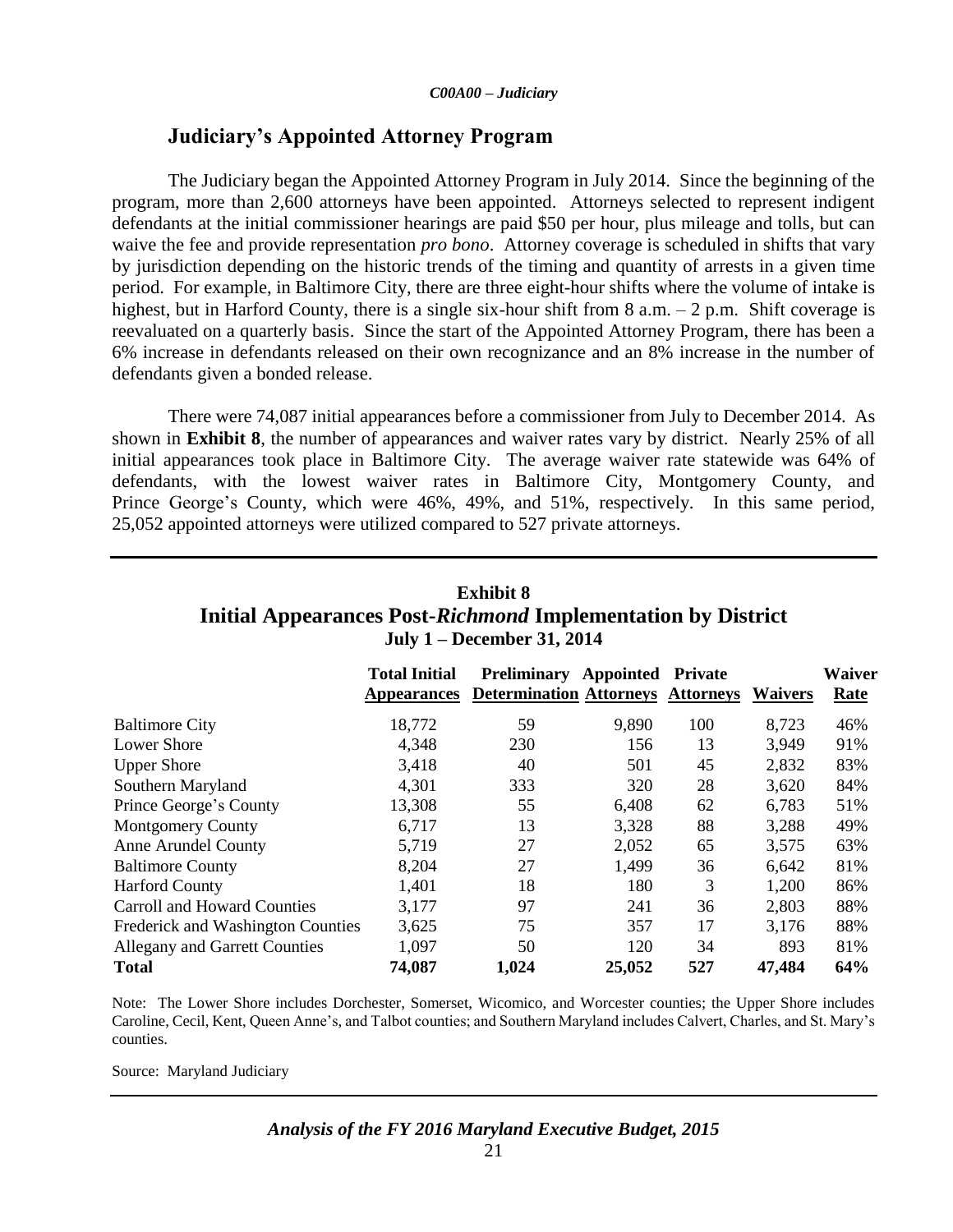**Exhibit 9** illustrates the initial appearances before a commissioner by month for the first six months of the Appointed Attorney Program. The number of appearances has steadily decreased in this time period, but this decrease is in line with the cyclical nature of arrests in the State. Despite a slight decrease in appearances, the waiver rate has remained consistently in the 63% to 65% range.

**Exhibit 9**



The projected cost for the program for fiscal 2015 is \$8,248,850, excluding toll and mileage reimbursement. The Judiciary anticipates that mileage and toll reimbursement will average \$30,000 a month and still leave the program under the \$10 million budget. The Judiciary notes that there are 5 regular positions being used for the management of the program that are not being accounted for in the budget.

The Judiciary's 2016 budget includes \$10 million for the Appointed Attorney Program. The Judiciary continues to express concern over the lack of oversight that can be exercised over appointed attorneys because of the conflict of interest of a judicial officer training, disciplining, or reviewing the performance of an attorney. Local law professors have offered a training course for appointed attorneys.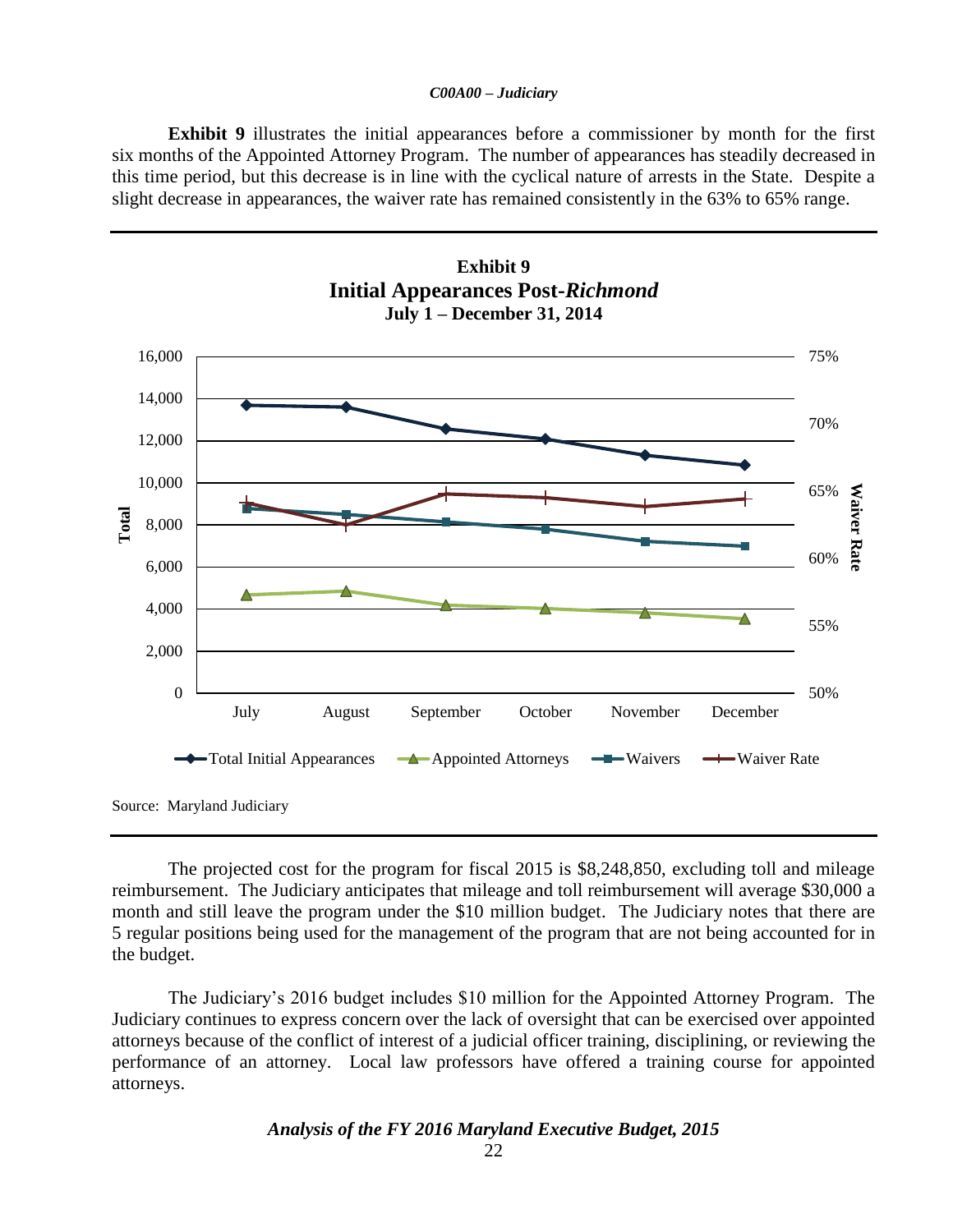Chapter 464 of 2014 (the Budget Reconciliation and Financing Act (BRFA)) included a requirement in Section 17 that provided the authority to implement the *Richmond* decision and stated that if the costs of compensating attorneys that provide legal representation at initial appearances before a commissioner extended beyond the amount restricted for that purpose in the budget, the costs would be billed to the county in which the representation is provided. This provision only applied to fiscal 2015, so additional language will be required in the BRFA to continue the current appointed attorney program until legislation dictates otherwise.

### **Commission to Reform Maryland's Pretrial System**

The Commission to Reform Maryland's Pretrial System submitted its final report of its recommendations on December 19, 2014. The commission offered 14 recommendations, including:

- creating a uniform pretrial services agency which mandates a process that will ensure continuity and consistency across all 24 jurisdictions;
- providing adequate funding and personnel to implement a validated risk assessment tool modeled after best practices to pilot in jurisdictions and that would be utilized by the court commissioners in their decisionmaking process;
- studying the use of secured and unsecured bonds and their application to low- and high-risk defendants; and
- creating a Commission to Study the Maryland Criminal Justice System to improve the effectiveness and efficiency of State and local criminal justice systems by providing a centralized and impartial forum for statewide policy development and planning with a focus on evidence-based decisionmaking.

While the commission focused on a pretrial reform relating to Maryland's criminal justice system, none of the recommendations directly addressed the implementation of *Richmond*, aside from the validation of a pretrial risk assessment tool. The commission studied a two-week period of initial appearances to determine waiver rates and test the application of a risk assessment tool. Effective risk assessment tools use different risk criteria to gauge a defendant's suitability for release pending trial. For example, the factors analyzed are the severity of pending cases, active failure to appear (FTA) or a prior FTA, prior misdemeanor or felony convictions, and whether the defendant is currently on felony probation or parole. The tool is then validated using local data to ensure that the facts used are the most predictive of future court appearance and re-arrests pending trial.

For purposes of its study, the commission used the Kentucky Pretrial Risk Assessment Tool to analyze the risk levels of defendants that were seen in six Maryland jurisdictions (Baltimore City and Harford, Montgomery, Prince George's, St. Mary's, and Washington counties) from October 15 to 29, 2014. The results demonstrated that there was a positive correlation between risk levels and overall release decisions, suggesting that the decisions the court commissioners made were consistent with what the model would propose. The study did not find a correlation, however, between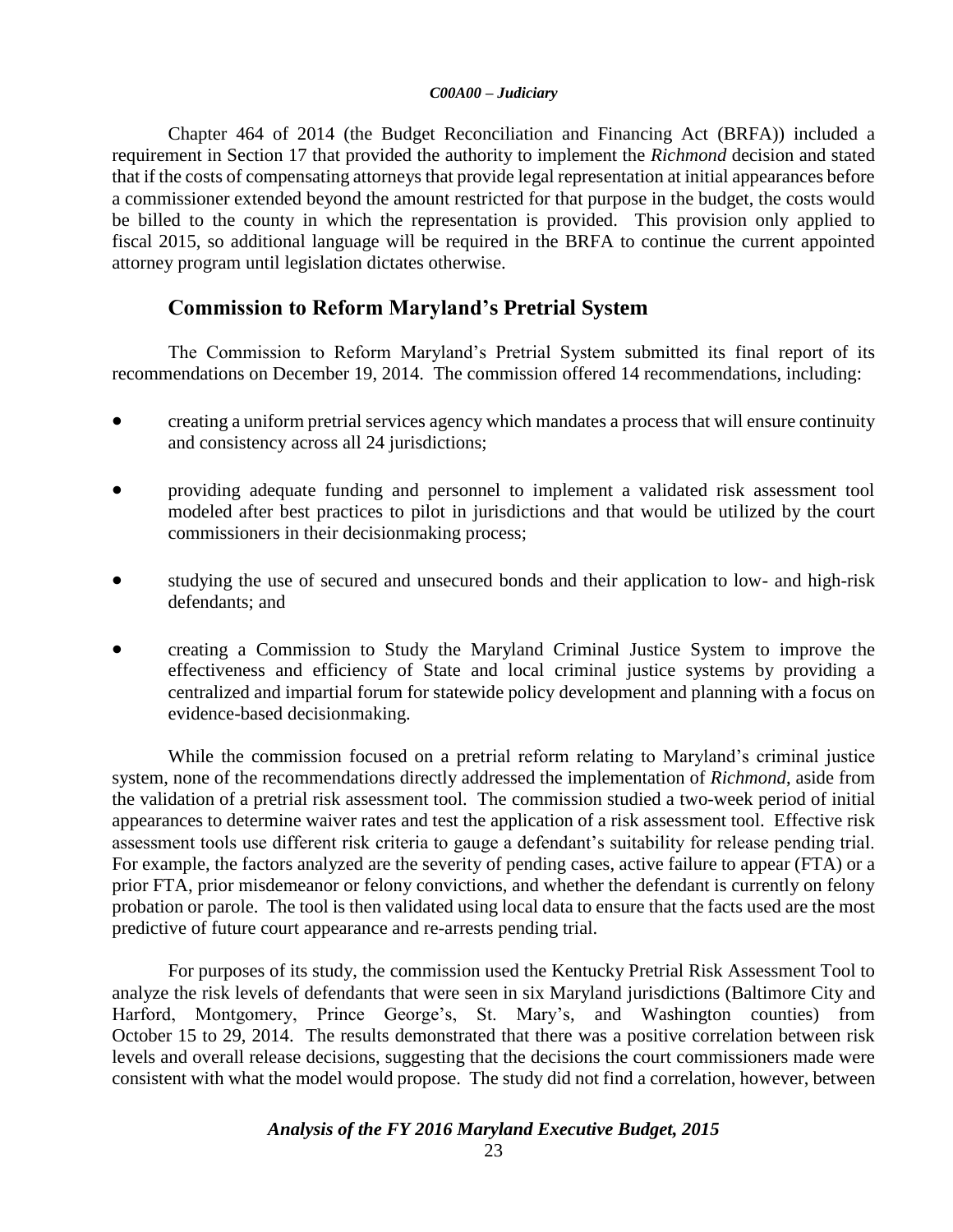the risk and the bond amount that was set by the court. The study recommended an assessment tool validated for Maryland for use by the commissioners. Critics of the assessment tool argue that it should only be used in conjunction with the commissioner's discretion, since there are limitations on how the tool weights the severity and frequency of prior convictions or mitigating circumstances.

In addition to the costs of the Appointed Attorney Program, the report notes that there are increased costs for other criminal justice agencies related to *Richmond* implementation. In the corrections' environment, additional staff is needed to monitor arrestee movement, account for the longer time period between the arrest and initial appearance, and provide a secure environment for attorneys. From July 1 to November 30, 2014, the additional corrections' costs were estimated as \$1.7 million, with most of the cost attributed to the higher population counties, like Prince George's and Montgomery counties and Baltimore City. The estimated impact on the county's State's Attorney offices for the need to hire more staff or pay overtime in this same time period is approximately \$515,000.

**DLS recommends that the Judiciary comment on how the implementation of** *Richmond* **has been progressing and the fiscal impact of the program. The Judiciary should provide an accounting on the exact expenditures of the program to date and whether the program will remain within budget for fiscal 2015 and 2016. DLS further recommends a BRFA provision to continue the Appointed Attorney Program in the Judiciary and budget bill language to restrict \$10 million in the Judiciary's budget for this purpose, to appropriate the costs of initial appearances per county based on calendar 2014 appearances, and to authorize the transfer of the funds to another agency if legislation provides for an alternate solution to the Appointed Attorney Program.** 

### **2. Land Records Improvement Fund Balance and Activity**

The Circuit Court Real Property Records Improvement Fund, also known as the Land Records Improvement Fund (LRIF), is a nonlapsing fund that supports all personnel and operating costs within the land records offices of the Clerks of the Circuit Court. It further supports the maintenance costs of the Electronic Land Record Online Imagery system and the website making images accessible to the public. Since the 2007 special session, the scope of the fund was expanded to also include the Judiciary's major IT development projects, including the Maryland Electronic Courts (MDEC) initiative.

Revenues for the LRIF are generated primarily through a recordation surcharge fee on all real estate transactions. Chapter 397 of 2011 increased the land records surcharge from \$20 to \$40 for fiscal 2012 through 2015. This temporary increase was a response to a decrease in revenues which are tied to home sales. The fund faced a structural imbalance, which threatened the funding source for the operations of the land records offices as well as major IT projects, including MDEC. This year, the Fund Oversight Committee and the State Court Administrator agreed to move forward with the eRecording initiative for the recordation of land records, which will also be funded from the LRIF.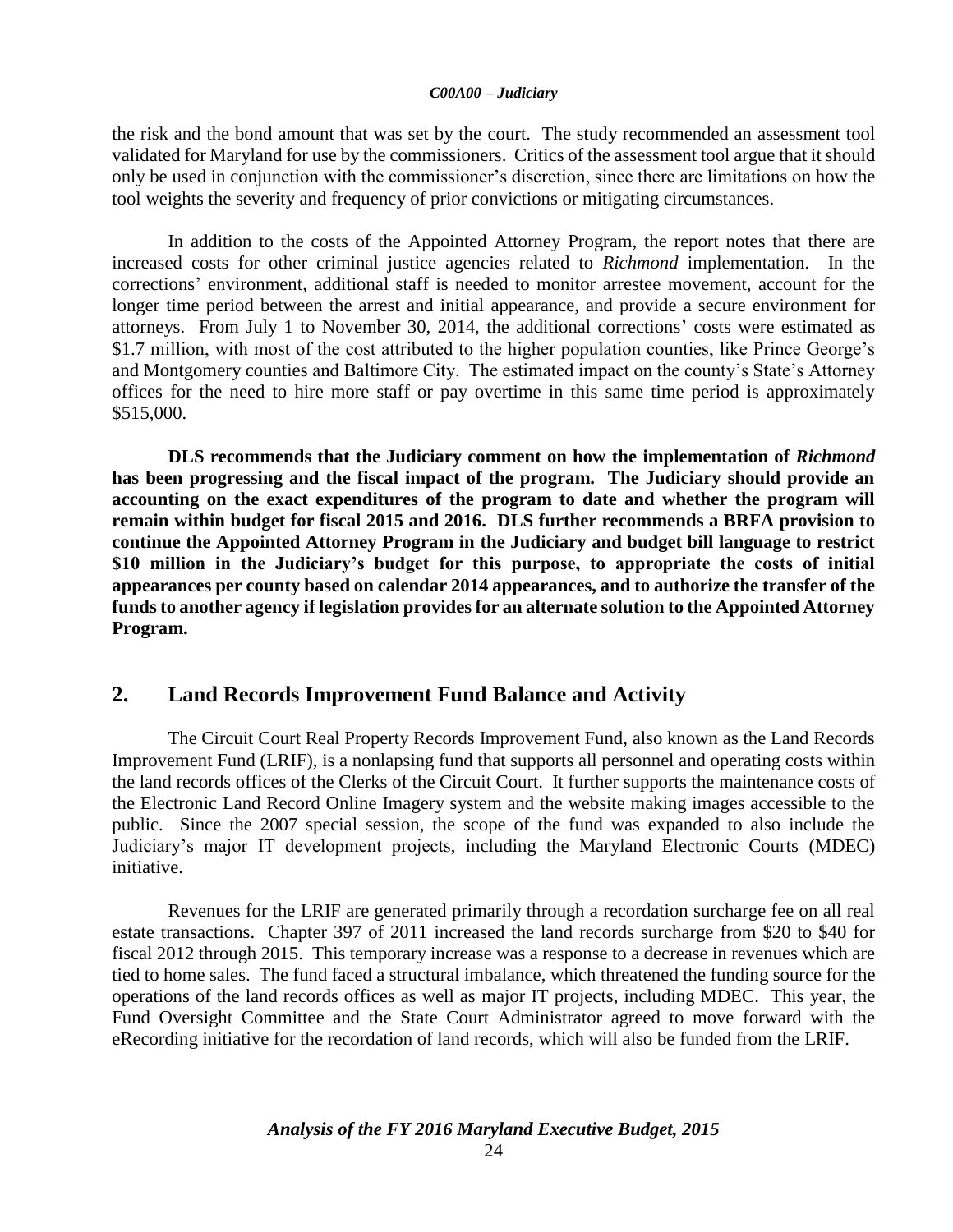As shown in **Exhibit 10**, the fund retains a yearly structural imbalance with or without the sunset extension or elimination, which would reduce the surcharge back to \$20 from its current level of \$40, which is discussed below. Even if the current surcharge is maintained, the fund balance could be depleted as early as fiscal 2018 if costs continue to increase in the land records offices and for major IT projects. A spike in revenue in fiscal 2013 allowed the fund to retain a structural balance for fiscal 2013 and 2014 for the first time since fiscal 2009. DLS notes that the fund balance projections may be more favorable than stated in the exhibit as actual expenditures are consistently significantly lower than appropriations for the Land Records offices because of a high vacancy rate, as shown by the difference in fiscal 2014 actual and fiscal 2015 working appropriation. There are 30 positions held voluntarily vacant as a result of the decline in the real estate market.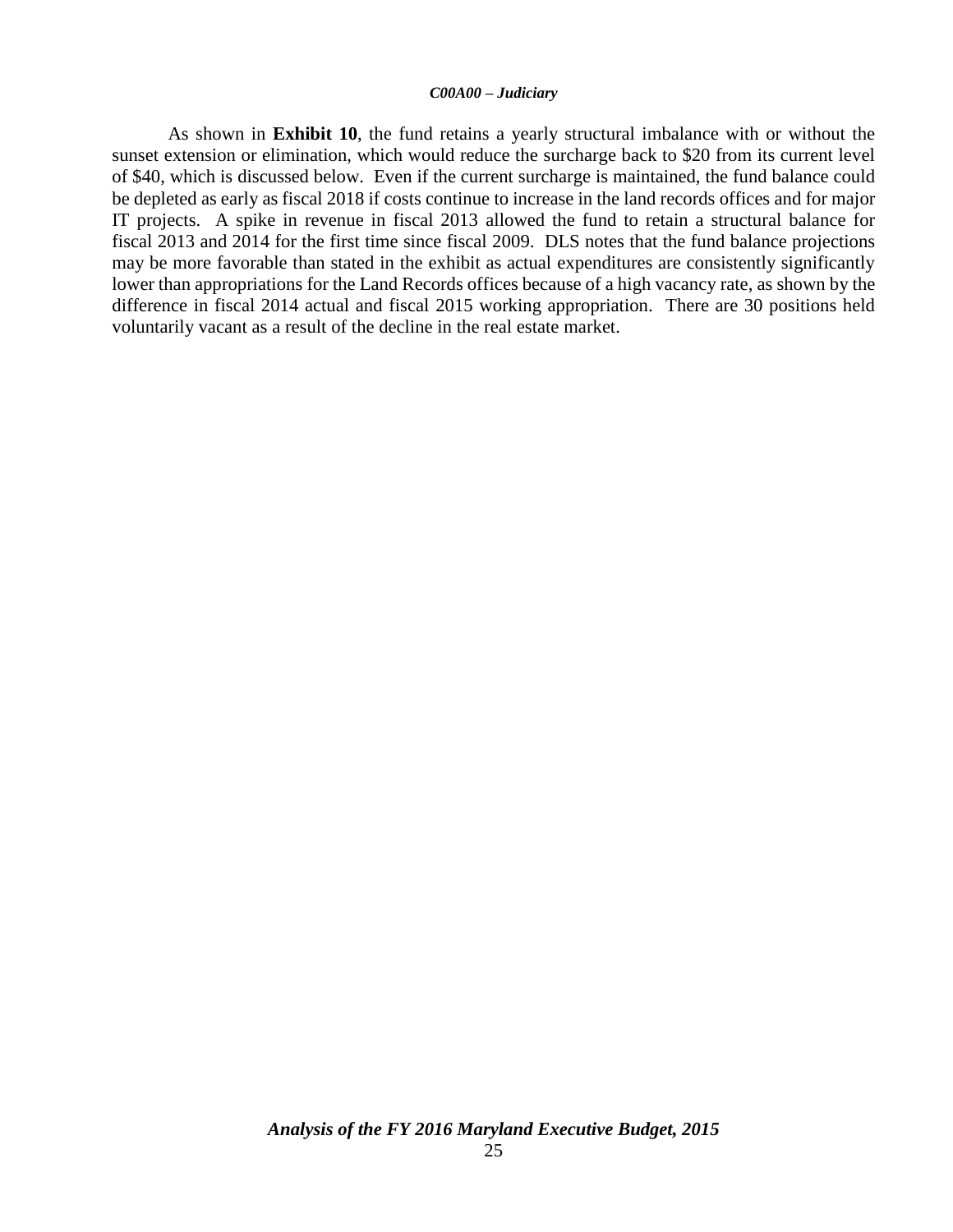# **Exhibit 10 Land Records Improvement Fund Fiscal 2011-2018 (\$ in Thousands)**

|                                                                               | 2011        | 2012      | 2013     | 2014     | <b>Working</b><br>Appropriation<br>2015 | Projected<br><u>2016</u> | Projected<br>(w/o Sunset<br>on Fee)<br>2016 | Projected<br>2017 | Projected<br>$(w/o$ Sunset<br>on Fee)<br><u>2017</u> | Projected<br><u>2018</u> | Projected<br>(w/o Sunset<br>on Fee)<br>2018 |
|-------------------------------------------------------------------------------|-------------|-----------|----------|----------|-----------------------------------------|--------------------------|---------------------------------------------|-------------------|------------------------------------------------------|--------------------------|---------------------------------------------|
|                                                                               |             |           |          |          |                                         |                          |                                             |                   |                                                      |                          |                                             |
| <b>Starting Balance</b>                                                       | \$47,005    | \$40,054  | \$32,666 | \$40,724 | \$45,819                                | \$32,054                 | \$32,054                                    | $-$121$           | \$16,252                                             | $-$ \$27,898             | \$4,351                                     |
|                                                                               |             |           |          |          |                                         |                          |                                             |                   |                                                      |                          |                                             |
| <b>Total Revenue</b>                                                          | \$15,821    | \$31,835  | \$38,370 | \$30,498 | \$31,755                                | \$15,878                 | \$31,755                                    | \$15,878          | \$31,755                                             | \$15,878                 | \$31,755                                    |
|                                                                               |             |           |          |          |                                         |                          |                                             |                   |                                                      |                          |                                             |
| <b>Expenses</b>                                                               |             |           |          |          |                                         |                          |                                             |                   |                                                      |                          |                                             |
| <b>Land Records Offices</b>                                                   | \$12,291    | \$12,490  | \$12,496 | \$12,605 | \$18,509                                | \$19,605                 | \$19,605                                    | \$20,586          | \$20,586                                             | \$21,615                 | \$21,615                                    |
| mdlandrec.net                                                                 | 5,000       | 5,000     | 5,000    | 5,000    | 5,000                                   | 5,000                    | 5,000                                       | 5,000             | 5,000                                                | 5,000                    | 5,000                                       |
| <b>ELROI</b> Maintenance                                                      | 1,700       | 1,426     | 1,735    | 1,961    | 2,147                                   | 2,645                    | 2,150                                       | 2,150             | 2,150                                                | 2,150                    | 2,150                                       |
| Major IT Projects                                                             | 2,169       | 10,308    | 11,081   | 9,003    | 20,729                                  | 20,802                   | 20,802                                      | 15,920            | 15,920                                               | 11,461                   | 11,461                                      |
| One-time Interest Repayment                                                   | 2,169       |           |          |          |                                         |                          |                                             |                   |                                                      |                          |                                             |
| <b>General Fund Transfer</b>                                                  |             | 10,000    |          |          |                                         |                          |                                             |                   |                                                      |                          |                                             |
| <b>Encumbrance Reconciliation</b>                                             | $-558$      |           |          | $-3,167$ | $-865$                                  |                          |                                             |                   |                                                      |                          |                                             |
| <b>Total Expenses</b>                                                         | \$22,772    | \$39,223  | \$30,312 | \$25,403 | \$45,519                                | \$48,052                 | \$47,558                                    | \$43,655          | \$43,655                                             | \$40,226                 | \$40,226                                    |
|                                                                               |             |           |          |          |                                         |                          |                                             |                   |                                                      |                          |                                             |
| <b>Ending Balance</b>                                                         | \$40,054    | \$32,666  | \$40,724 | \$45,819 | \$32,054                                | $-$121$                  | \$16,252                                    | $-$ \$27,898      | \$4,351                                              | $-$ \$52,247             | $-$ \$4,120                                 |
|                                                                               |             |           |          |          |                                         |                          |                                             |                   |                                                      |                          |                                             |
| <b>Structural Imbalance</b>                                                   | $-$ \$6,952 | $-$7,388$ | \$8,058  | \$5,095  | $-$13,764$                              | $-$ \$32,175             | $-$15,803$                                  | $-$ \$27,778      | $-$11,900$                                           | $-$ \$24,348             | $-$ \$8,471                                 |
| ELROI: Electronic Land Records Online Imagery<br>$IT:$ Information Technology |             |           |          |          |                                         |                          |                                             |                   |                                                      |                          |                                             |

Information Technology

Source: Maryland Judiciary; Department of Legislative Services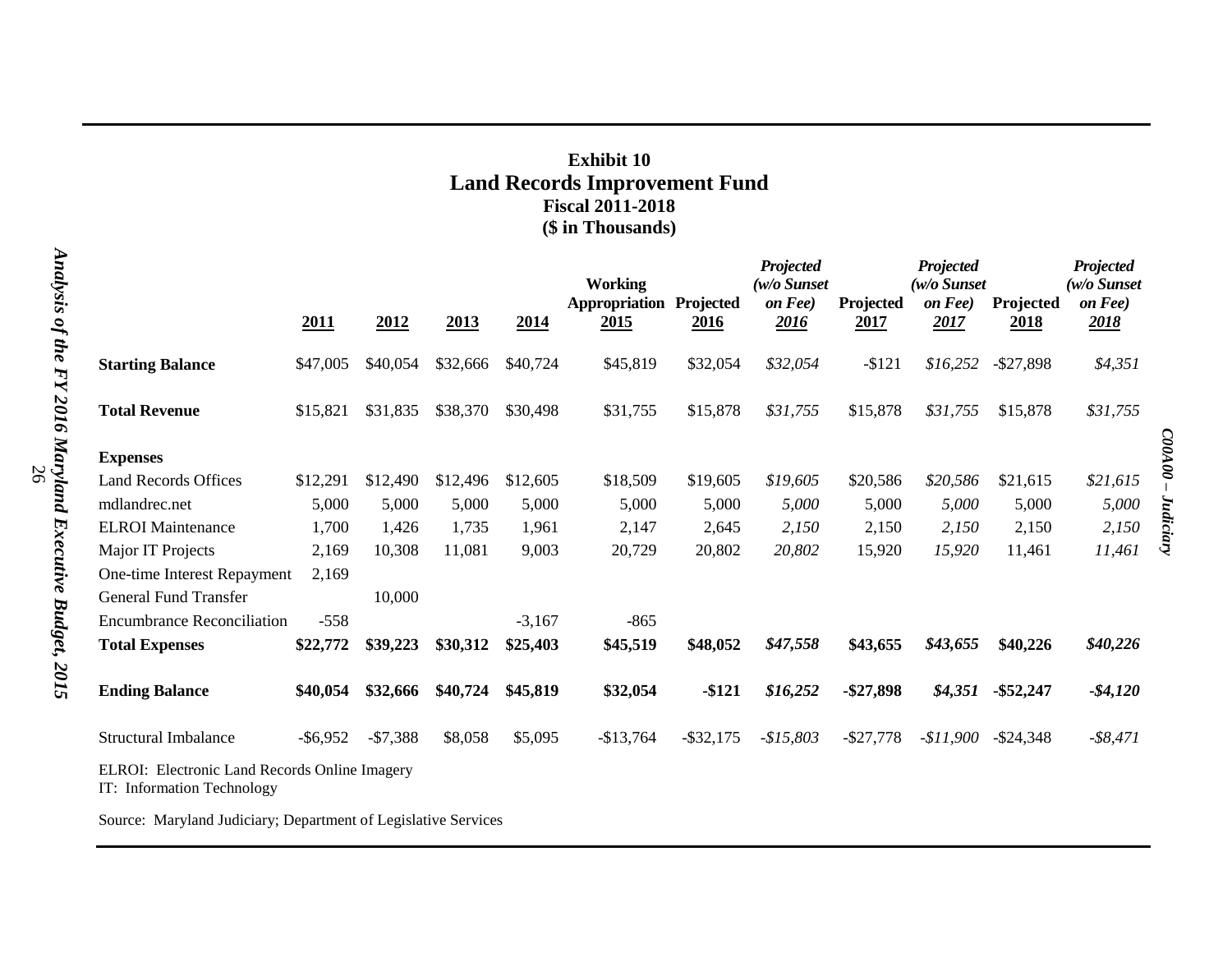### **Legislation**

The Judiciary requested the introduction of bills that would alter the amount of the surcharge on recordable instruments by repealing the termination date of the increased surcharge that was enacted by law in 2011. The bills, filed as SB 66 and HB 51, would maintain the current surcharge of \$40, which is deposited into the LRIF. The fiscal 2016 State budget includes \$48,052,295 in the fund to support land record operations, as well as systems maintenance and major IT projects. The expiration of the surcharge increase would decrease the fund revenues by 50% and result in the fund being exhausted by fiscal 2017.

Additionally, the Judiciary requested the introduction of bills which would assess a surcharge to filing fees, which would also be deposited into the LRIF and improve the structural imbalance of the fund. The bills were introduced as SB 64 and HB 54. The fees are estimated to raise approximately \$5.2 million annually, beginning in fiscal 2016, and will help to offset the estimated \$40.0 million the Judiciary has invested in MDEC so far. During the 2014 legislative session, the Judiciary requested the introduction of similar bills, which at the time were projected to raise approximately \$4.7 million in revenue for the LRIF. Both bills during the 2014 session received an unfavorable report from their respective committees.

While the eliminated sunset and additional filing fees would improve the structural imbalance of the LRIF, it does not eliminate the burden major IT costs place on the fund. The permanency of these fees and their apparent connection to MDEC highlights that the increasing IT needs of the Judiciary is a bigger driver of the fund imbalance than any land records function. The costs for major IT development is growing, as are the general-funded costs of maintaining the Judiciary's current IT infrastructure. Given the increased maintenance costs, any revenues that are generated for the sake of funding IT projects should be credited to a new special fund for that purpose to better track and manage IT expenditures. Further, the costs of major IT development should be migrated to the general fund or a special fund dedicated to IT projects, rather than burdening the fund balance of the LRIF.

**DLS recommends that both SB 64 and HB 54 be amended to credit any new revenues generated from these filing fees to a new special fund for that purpose. DLS further recommends that committee narrative be adopted instructing the Judiciary to migrate major IT development costs, including MDEC, to the general fund in order to maintain the viability of the LRIF.** 

### **Maryland State Archives**

Each year, the Judiciary grants the Maryland State Archives approximately \$5 million in funds for the maintenance of mdlanrec.net. This commitment of funds also places a burden on the LRIF, and it is unclear whether the actual maintenance costs of these two systems account for the entire appropriation.

**DLS recommends that the Judiciary reevaluate its memorandum of understanding with the Maryland State Archives in fiscal 2015 and then periodically determine how the funds are spent and whether the full amount of funds granted are needed.**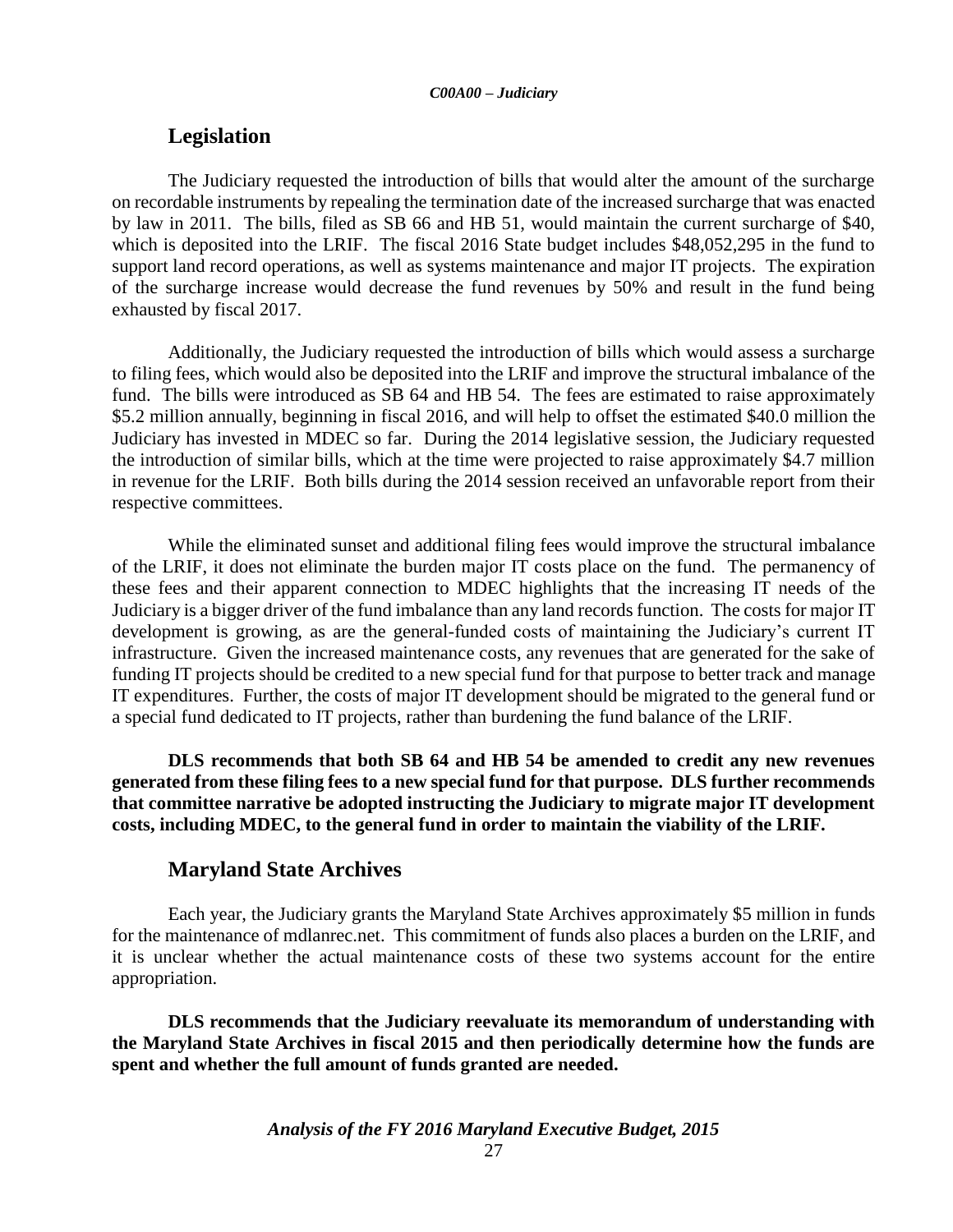# **3. Maryland Electronic Court Initiative**

Committee narrative in the 2014 *Joint Chairmen's Report* (JCR) requested that the Judiciary provide a report summarizing the efficiencies and savings that the Judiciary expects to realize once the MDEC project has been completed. The Judiciary submitted a report on the status of MDEC on November 1, 2014. MDEC is an integrated case management and electronic filing system and is one of the largest expenditures from the LRIF. The project began in early 2012 with the process of reviewing the desired software solution and whether to develop by a vendor or in-house. The Judiciary contracted with Tyler Technologies to provide electronic filing services. The MDEC system was introduced for pilot use first in Anne Arundel County, the Court of Special Appeals, and the Court of Appeals on October 14, 2014. The next jurisdiction to receive the system will be the Eastern Shore. The complete rollout of the system to all jurisdictions in the State is expected to continue into fiscal 2019.

The Judiciary has determined three primary benefits of the system, including:

- faster service to citizens through reduced time to receive filings and record case events, thereby reducing the overall time of case adjudication;
- improved public safety through the improved ability to share court event information with justice partners; and,
- reduced space required for the storage of paper files.

However, the Judiciary has been unable to quantify any operational savings that will be achieved by implementation of MDEC. The Judiciary offers the following reasons for being unable to estimate savings: job focus will change from accepting and filing paper to reviewing filings online for acceptance and scanning paper filings into the electronic file; courts will be operating existing and MDEC systems for the next several years and, therefore, must support both processing environments; and, space reductions that result from eliminating paper files may be used for additional hearing rooms that would result in personnel support needed to support these additional facilities.

Costs associated with MDEC continue to escalate. The IT Master Plan of 2014 estimated the cost at completion at \$55.9 million, and the IT Master Plan in 2015 increased the estimate to \$65.5 million. The latest IT Master Plan now places the cost for the project at \$73.1 million. This initiative, in addition to other IT projects, place a large burden on the LRIF, as discussed above.

**DLS recommends that there should be savings associated with the MDEC initiative for personnel, postage, and supplies, including printing and paper. Narrative is recommended to direct the Judiciary to provide a report of the itemized savings, and the savings should be reflected in the 2017 budget request.**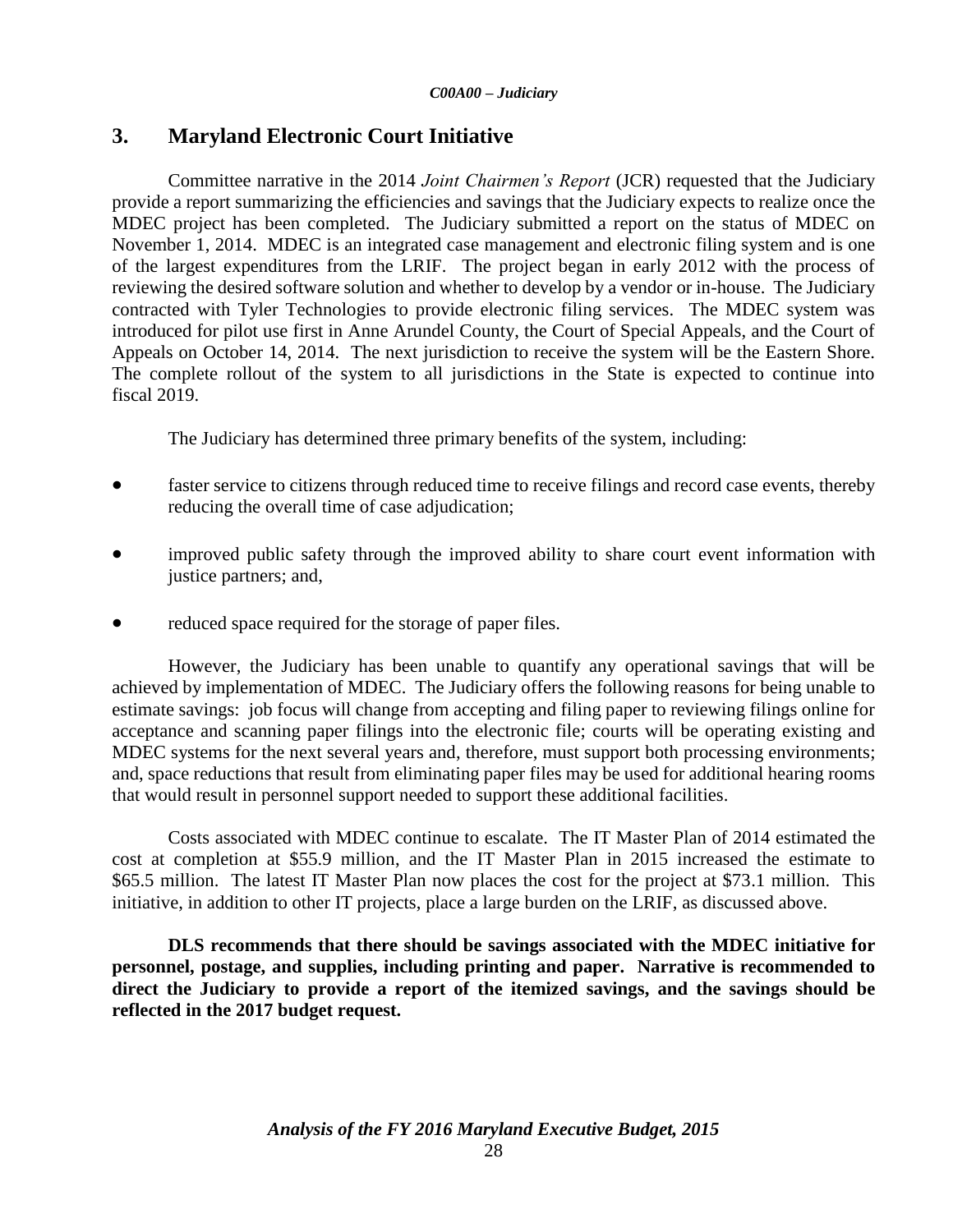# *Recommended Actions*

1. Add the following language:

Provided that \$5,800,520 in general funds and \$29,275 in federal funds are eliminated and 110 new regular positions shall be reduced from the Judiciary's budget.

**Explanation:** This action deletes the new positions from the Judiciary's budget due to the State's fiscal condition.

2. Add the following language:

Further provided that general funds are reduced by \$5,000,000 from operating expenditures. The Chief Judge shall allocate this reduction across the Judicial Branch and cancel prior year encumbrances to support fiscal 2016 operating spending.

**Explanation:** This action reduces the general fund operating expenditures by \$5 million. The reduction may be distributed across the entire branch. This action also permits that these funds may be replaced by reallocating prior year general fund encumbrances to the extent determined by the Chief Judge. The Judiciary currently has available more than \$20,000,000 in encumbered funds remaining from prior year's budgets.

3. Add the following language:

Further provided that 19 positions and \$2,049,490 in general funds are contingent upon the enactment of HB 111 or SB 332.

**Explanation:** This action makes the funding for these positions contingent upon the enactment of HB 111 or SB 332. Included in the amount are 19 new positions, as well as 4 contractual bailiff full-time equivalents and supply costs, which will support the creation of 5 circuit court and 2 District Court judges.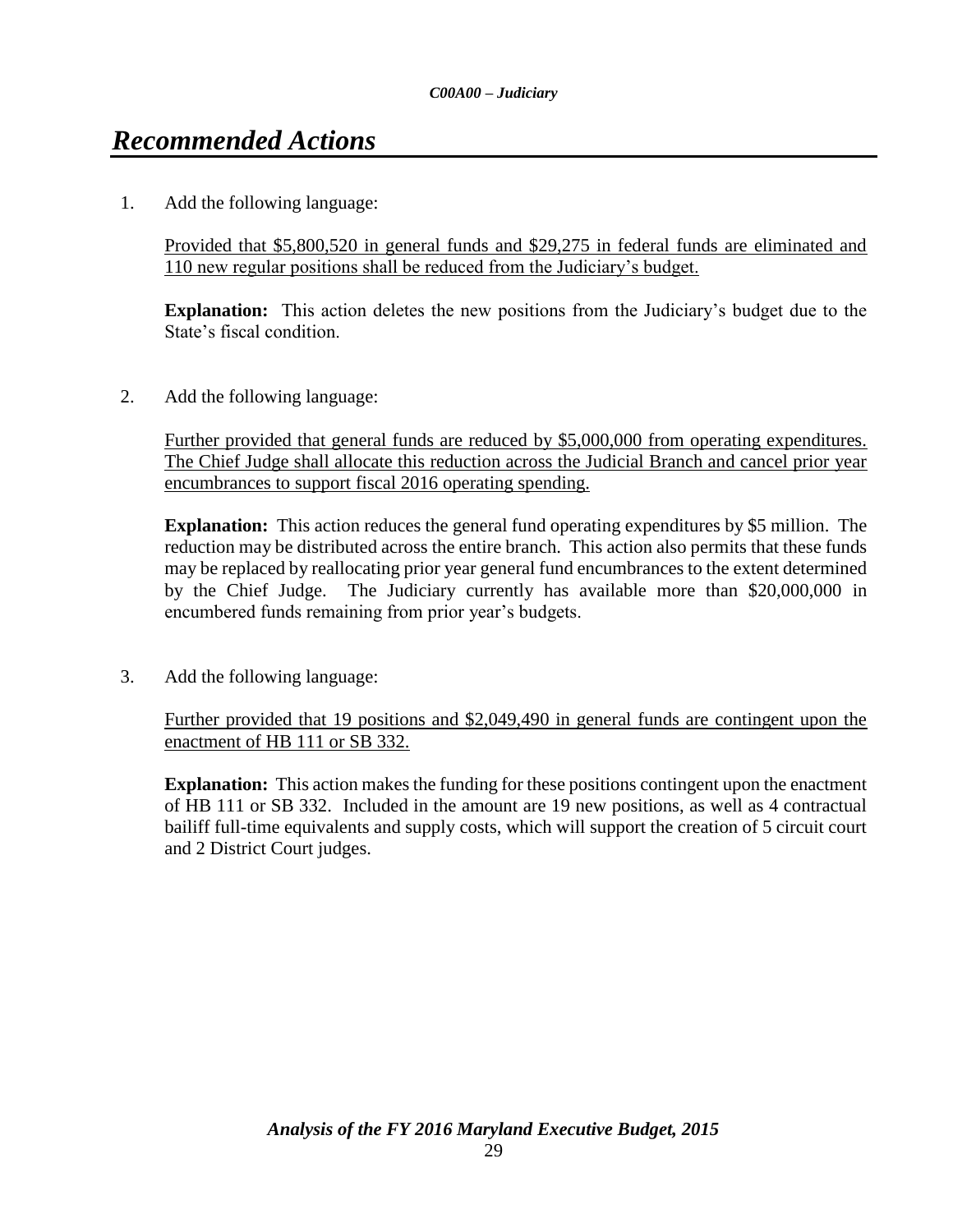4. Add the following language:

Further provided that a \$7,587,000 general fund reduction is made for operating expenditures. This reduction shall be allocated among the divisions according to the following Comptroller objects:

| $0301 -$ Postage                              | \$285,000   |
|-----------------------------------------------|-------------|
| $0302$ – Telephone                            | \$230,000   |
| 0401 – In-State/Routine Operations            | \$395,000   |
| $0802 -$ Agriculture                          | \$108,000   |
| 0817 – Legal Services                         | \$1,245,000 |
| 0819 – Education/Training Contracts           | \$325,000   |
| 0854 – Computer Maintenance Contracts         | \$2,900,000 |
| $0902 -$ Office Supplies                      | \$299,000   |
| 0915 – Library Supplies                       | \$115,000   |
| 1006 – Duplicating Equipment                  | \$245,000   |
| $1115 -$ Office Equipment                     | \$300,000   |
| 1206 – Grants to Other St. Gov't. Prog./Agen. | \$975,000   |
| $1304 - Subscripts$                           | \$165,000   |

**Explanation:** This action reduces the Judiciary's fiscal 2016 budget for operating expenditures across the divisions. These reductions will level fund operating expenses in light of the State's fiscal condition.

5. Add the following language:

Further provided that \$100,000 in general funds of this appropriation may not be expended until the Judiciary submits a report to the budget committees detailing the monthly and total expenditures of the Appointed Attorney Program for fiscal 2015, including expenditures for the reimbursement of tolls and mileage. The report shall be submitted by October 1, 2015, and the budget committees shall have 45 days to review and comment. Funds restricted pending the receipt of a report may not be transferred by budget amendment or otherwise to any other purpose and shall revert to the General Fund if the report is not submitted to the budget committees.

**Explanation:** This language restricts \$100,000 in general funds pending receipt of a report from the Judiciary detailing the expenditures of the Appointed Attorney Program for fiscal 2015, including the reimbursement of tolls and mileage.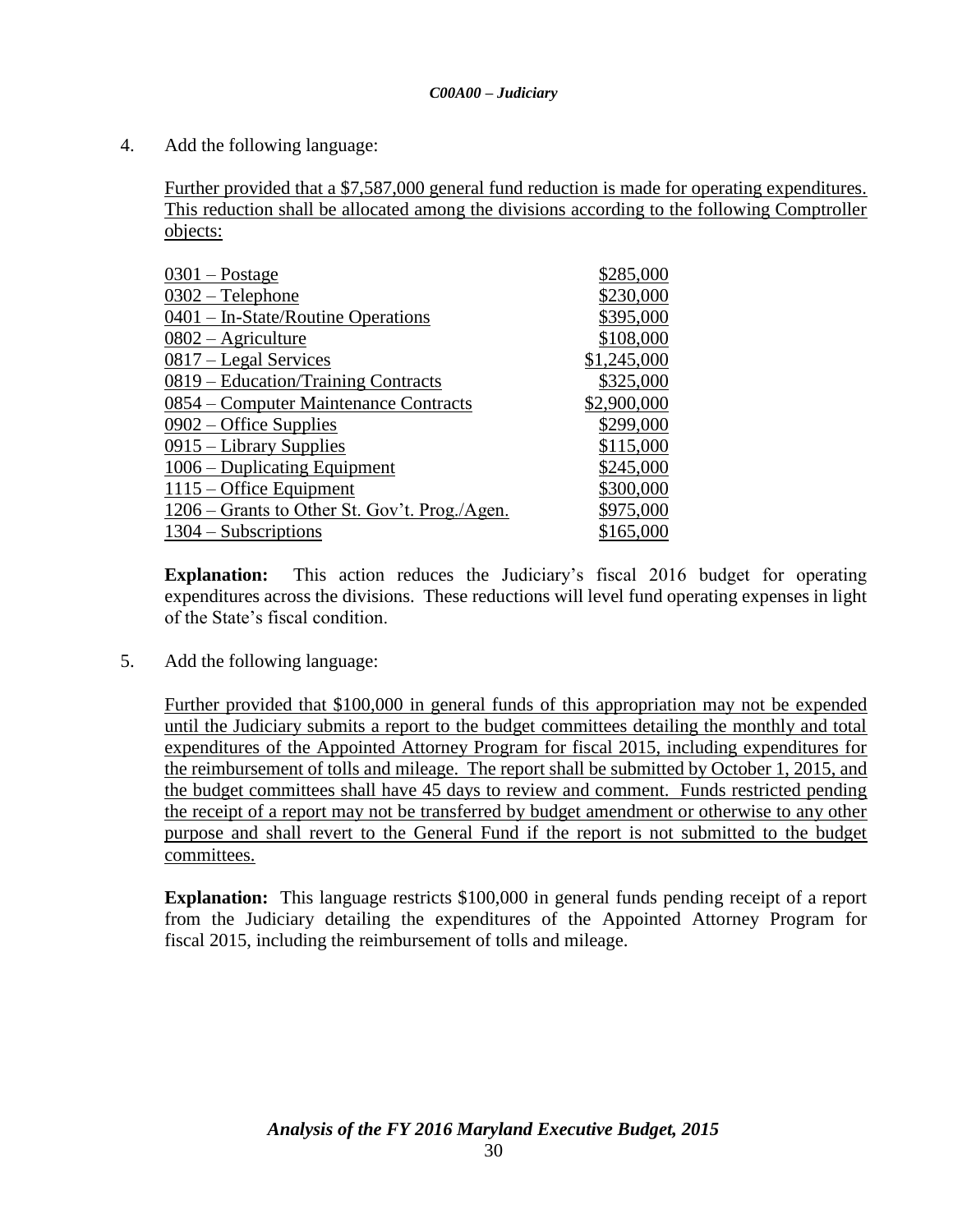6. Add the following language:

Further provided that \$4,754,859 in general funds is eliminated and that turnover for employees is increased to 6%.

**Explanation:** The language increases employee turnover to 6% and thereby reduces the general fund by \$4,754,859 to reflect the decrease in turnover expectancy.

7. Add the following language to the general fund appropriation:

Provided that \$10,000,000 of the General Fund appropriation may only be expended for the purpose of providing attorneys for required representation at initial appearances before District Court commissioners consistent with the holding of the Court of Appeals in DeWolfe v. Richmond. Any funds not expended for this purpose shall revert to the General Fund. Further provided that any State funds to provide attorneys for required representation at initial appearances before District Court Commissioners shall be done so on the basis of the calendar 2014 distribution of initial appearances within each county. If the allotment for a specific county is expended before the end of the fiscal year, then any further costs shall be addressed first by reallocating any unspent amounts remaining from other county allotments at the end of the fiscal year, and any final unresolved amounts to be paid by that county. Further provided that the Chief Judge is authorized to process a budget amendment to transfer up to \$10,000,000 in general funds to the appropriate unit of State government upon the enactment of legislation designating that unit of government to assume responsibility for providing attorney for required representation at initial appearances before District Court Commissioners.

**Explanation:** This language restricts the use of \$10 million of the Judiciary's general funds appropriated for the implementation of Richmond for this purpose only and appropriates the costs of initial appearances per county based on calendar 2014 appearances. Further, this language authorizes the transfer of the funds to another agency if legislation provides for an alternate solution to the Appointed Attorney Program.

|    |                                                                                                                                                                                                                        | Amount<br><b>Reduction</b> |  |
|----|------------------------------------------------------------------------------------------------------------------------------------------------------------------------------------------------------------------------|----------------------------|--|
| 8. | Eliminate the salary reclassification for the<br>Administrative Office of the Courts related to the<br>Judiciary-commissioned salary study. This increase is<br>being denied due to the fiscal condition of the State. | \$9,516,124 GF             |  |
| 9. | Eliminate the salary reclassification for the Clerks of the<br>Court division related to the Judiciary-commissioned<br>salary study. This increase is being denied due to the<br>fiscal condition of the State.        | 593,816 SF                 |  |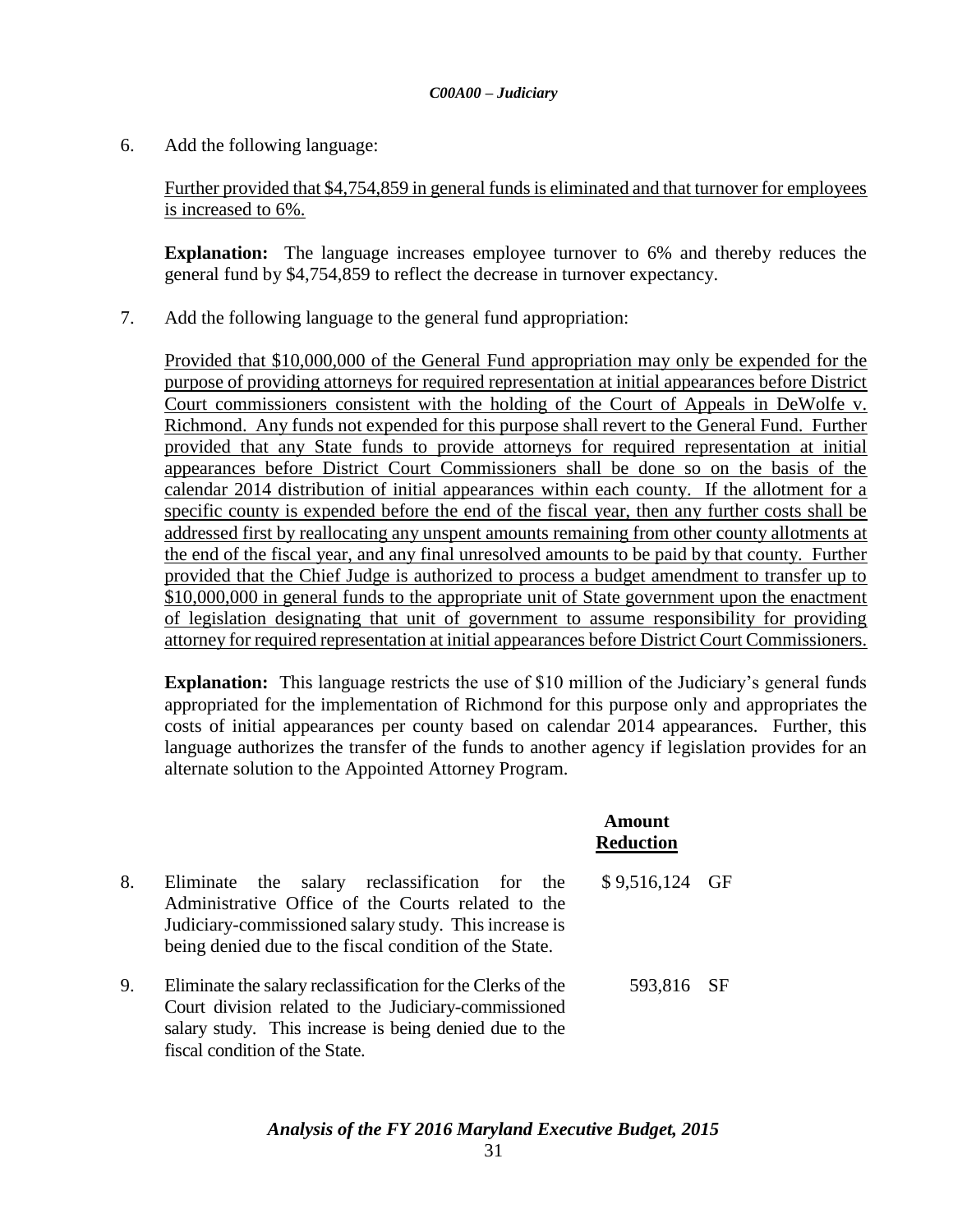10. Adopt the following narrative:

**Information on Savings from the Maryland Electronic Court Project:** The budget committees are concerned about the ever increasing costs associated with the Maryland Electronic Court (MDEC) major information technology development project. The committees expect that because the project is supposed to make the Judiciary more efficient by reducing the support costs necessary in the current system, that there will be fiscal savings and a return on investment, especially in personnel. A report detailing the potential fiscal savings should be submitted to the budget committees by November 1, 2015.

| <b>Information Request</b> | <b>Author</b> | Due Date           |
|----------------------------|---------------|--------------------|
| MDEC fiscal savings report | Judiciary     | November $1, 2015$ |

11. Adopt the following narrative:

**Migrating Major Information Technology Development Costs to General Fund:** Given the structural imbalance that exists in the Circuit Court Real Property Records Improvement Fund, it is the intent of the budget committees that the Judiciary plan for the costs for major information technology development to be funded from the general fund beginning in fiscal 2017.

12. Adopt the following narrative:

**Use of Land Records Improvement Fund:** The committees direct that the Judiciary report on the Maryland State Archives' expenditures of the money granted to them from the Land Records Improvement Fund (LRIF) and the agreement between the two organizations. The report shall be provided by September 1, 2015, and then every two years thereafter.

| <b>Information Request</b>             | <b>Author</b> | <b>Due Date</b>   |
|----------------------------------------|---------------|-------------------|
| Maryland State Archives use<br>of LRIF | Judiciary     | September 1, 2015 |
| <b>Total Reductions</b>                |               | \$10,109,940      |
| <b>Total General Fund Reductions</b>   | \$9,516,124   |                   |
| <b>Total Special Fund Reductions</b>   |               | \$593,816         |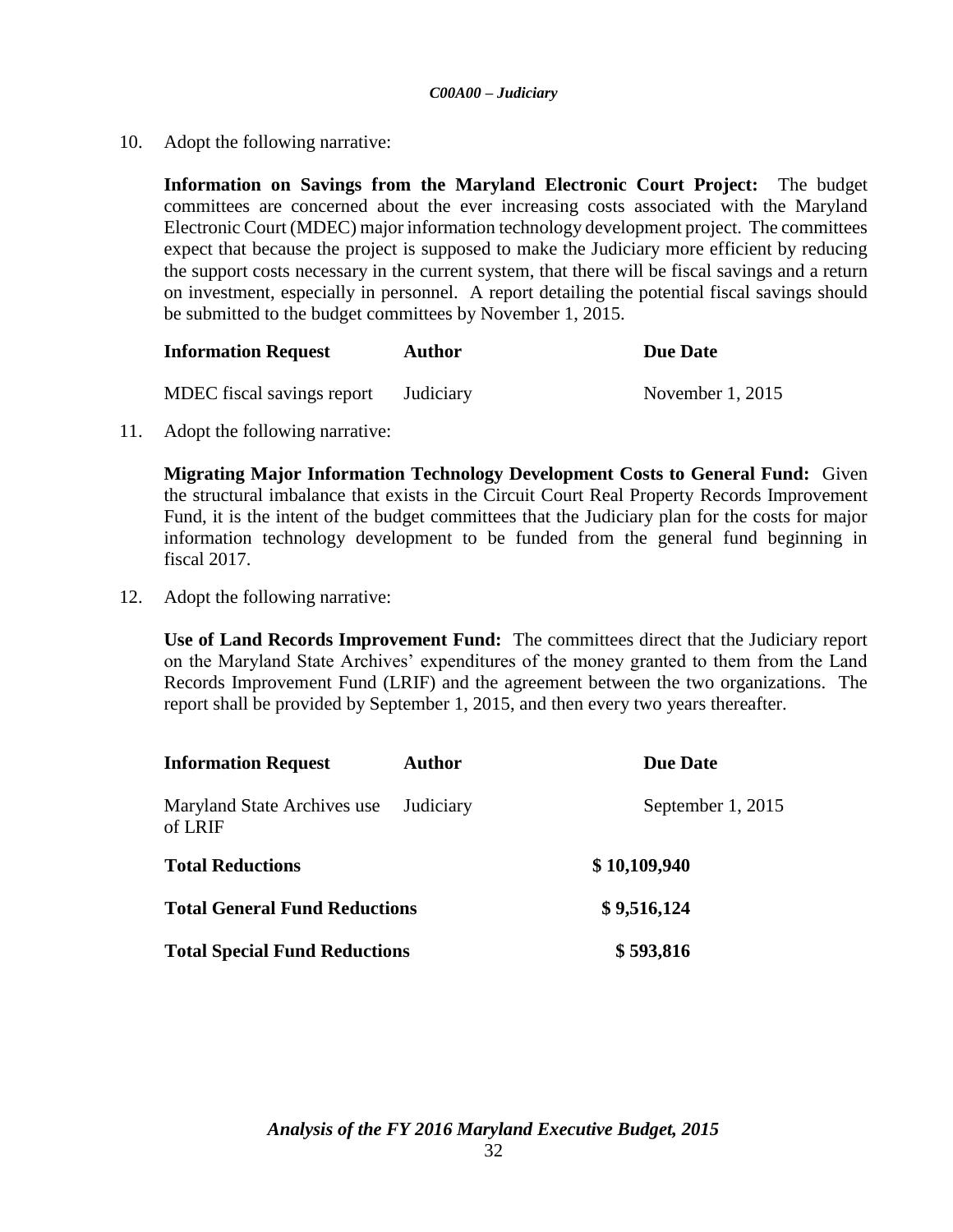# *Updates*

## **1. Backlog of Civil Asbestos Cases**

Committee narrative in the 2014 JCR requested that the Judiciary undertake a study that would determine the best ways for the Judiciary to process a backlog of approximately 11,000 civil asbestos cases in Baltimore City. The committees requested that the Judiciary evaluate all options for resolving the pending cases in a more expeditious manner; estimate the number of new circuit court judges that would be necessary to address the backlog within a three-year period; evaluate whether hiring retired judges specifically to address the backlog would resolve the backlog within a three-year period and identify any additional funding required to address the issue in this manner; and make recommendations on ways to reduce the existing backlog of civil asbestos cases in Baltimore City within a three-year period. In response, the Circuit Court for Baltimore City conducted and submitted an assessment of its asbestos case inventory and proposed a plan that implements a new case management approach.

Plaintiffs' attorneys report that their collective case inventories approximate 30,000 cases, with about 12,000 of these being delayed from resolution by the court's failure to assign sufficient judicial resources to the docket; defense counsel uniformly dispute the plaintiffs' assertions. The court is unable to conclude definitely how many cases are being delayed because it lacks essential information about the individual cases to assess for itself how many are viable and to what degree the cases are prepared for trial. The court is not able to determine the viability and status of individual cases, in part, because of a pleading regimen that does not provide the necessary information, and, in part, because the calendar of cases is controlled by plaintiff's counsel, and the court has not taken measures that proactively manage the docket.

The court's analysis of new and alternative means to address the delays in adjudication has included examination of the docket statistics, input from judges who have participated in the administration of the docket, and input from attorneys who litigate asbestos cases, including the plaintiffs' and defendants' bar. The court also examined the methods employed in other jurisdictions to manage large volumes of asbestos cases and address delays. As a result of this analysis, the court concluded the following:

- the court must exercise greater control over the docket;
- the data available at present makes it difficult to reach firm conclusions about how long it will take to address the issues; and
- without a change to the present case management plan, merely increasing the number of judges assigned to the docket will fail both to optimize delay reduction and to maximize the significant investment in judicial and support resources.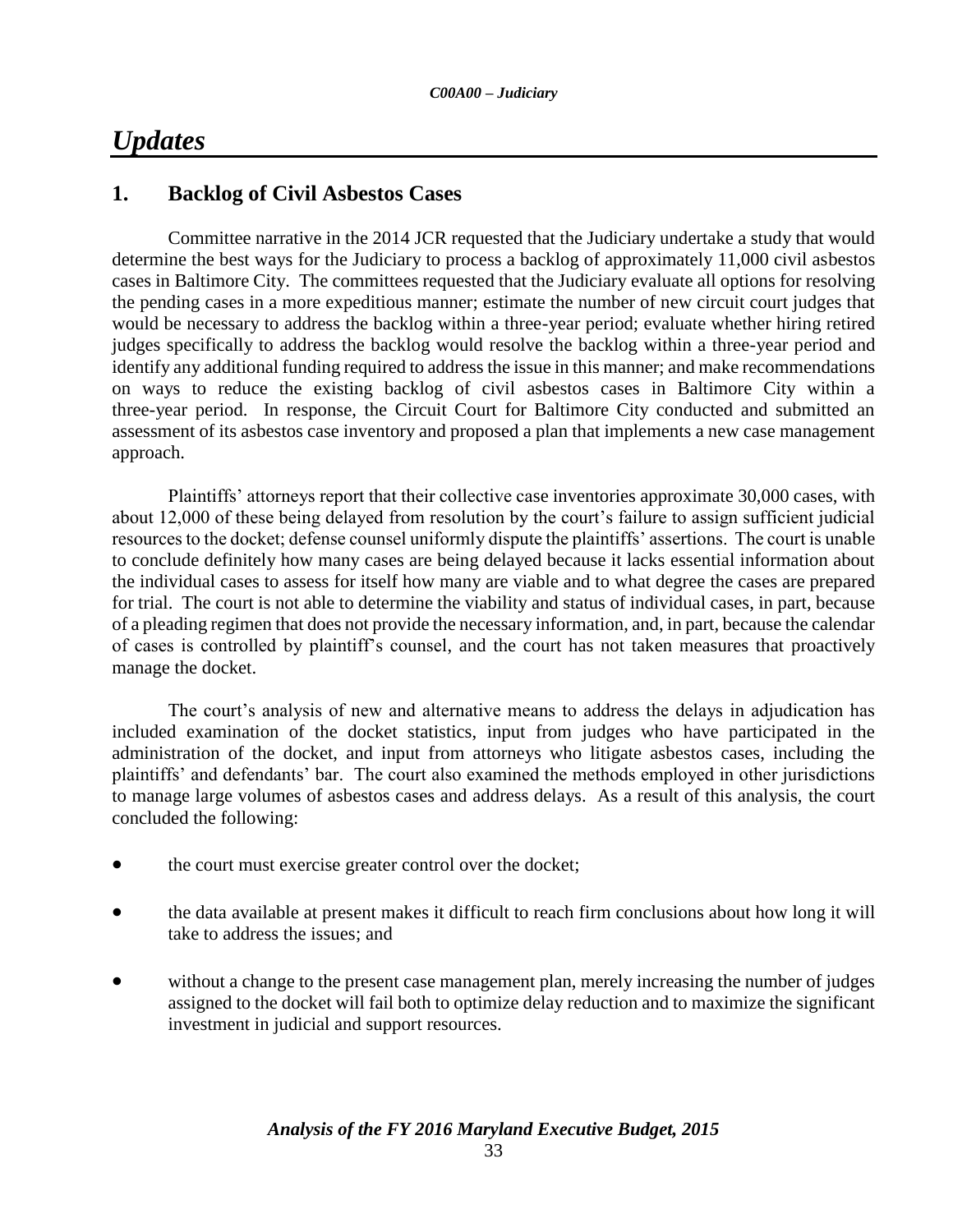### **Alternative Case Management Technique**

The study recommends adopting an alternative case management technique similar to techniques used for mass tort litigation in the U.S. District Court for the Eastern District of Pennsylvania. The essential elements of the plan adopted in this district included an administrative order requiring plaintiffs, on pain of dismissal for noncompliance, to furnish medical reports of a specified level, as well as exposure history and other data, and the scheduling of each case for a show cause hearing or status conference. If the plaintiff demonstrated that there was a live case against live defendants, a scheduling order would be entered for discovery, summary judgment proceedings and ultimately, trial. The principles of this plan are applicable to the caseload in the Circuit Court for Baltimore City. The court can begin to gain control of the caseload by establishing new procedures.

The court seeks to put into action a new management approach over the next several years that will provide a reasonable, effective, and equitable alternative to the present system. Beginning in July 2015, with the requisite resources, the court will commence a new case management effort that will operate in parallel with the present system. The new case management effort will include a selection of cases for examination and scheduling; enhanced information gathering for the cases selected to enable the court to identify cases that merit the investment of trial resources; dismissal of cases lacking demonstrable viability; and enhancement of alternative dispute resolution requirements. The court's implementation plan is as follows:

- Stage I
	- $\bullet$  January 1, 2015 June 30, 2016
		- The court will provide a second judge to the current trial group structure to enhance trial date certainty and to ensure that plaintiffs see no reason not to take full advantage of trial opportunities.
	- July 1, 2015 June 30, 2016
		- Implementation of the new case management effort will require the services of a retired judge to administer the docket with the support of a special master to manage pretrial matters and 2 case workers. The fiscal 2016 budget includes an additional 3 FTEs to address the docket.
- Stage II
	- $\bullet$  July 1, 2016 June 30, 2017
		- An evaluation and assessment of performance in Stage I will furnish the basis for elements and resources needed for Stage II.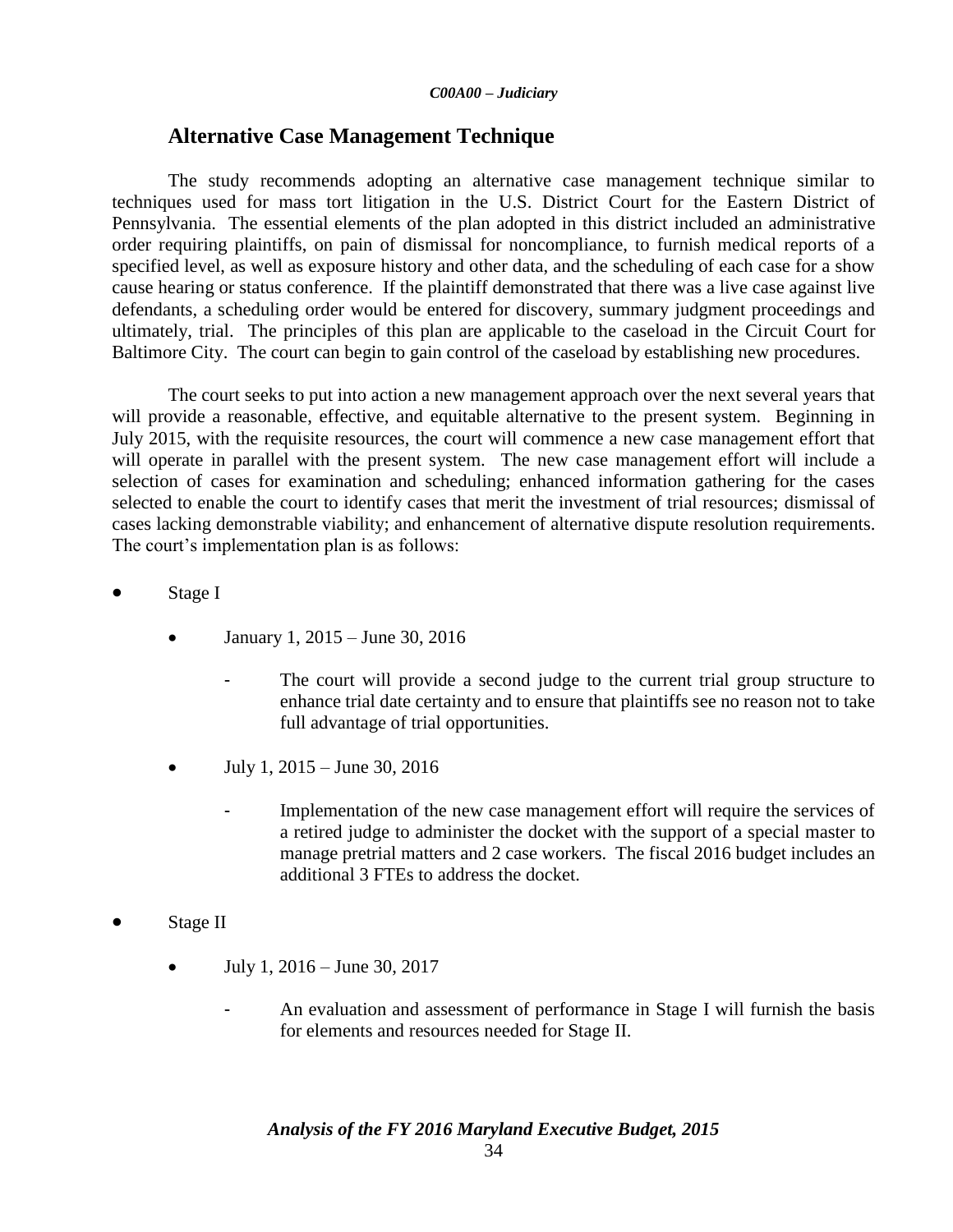### **2. New Judge Plan Enters Year Three**

Since 1979, the Chief Judge of the Court of Appeals has annually certified to the General Assembly the need for additional judges in the State's District and circuit courts. During the 2012 session, the budget committees adopted narrative requesting the Judiciary to develop a multi-year plan to request new circuit court and District Court judges, so that workloads can be addressed gradually without having a significant impact on State finances. In fall 2012, the Judiciary submitted this plan, along with the fiscal 2014 certification of judgeships.

The Judiciary certified a need for 38 trial court judges at the time and then considered whether each jurisdiction had the required space, and in the case of the circuit court, the necessary funding, to support additional judges. Based on these findings, the Judiciary came up with the Judgeship Deployment Plan in the fall of 2012, which recommended the creation of 26 new judgeships between fiscal 2014 and 2019. During the 2013 session, Chapter 34 of 2013 created 11 new judgeships. The Judiciary revised its plan in the fall of 2013 based on changes in the indicated need for judges as well as space constraints and called for the creation of 25 new judgeships from fiscal 2014 through 2019.

During the 2014 legislative session, the Judiciary included 19 new positions in the fiscal 2015 budget for 7 new judges. In the bill that was introduced, Prince George's and Montgomery counties would each gain a judge in the District Court, and Baltimore City and Anne Arundel, Baltimore, Charles, Montgomery, and Prince George's counties would gain a judge in their respective circuit courts. The judgeship bill, introduced as HB 120 and SB 167 and which included 1 judge not included in the fiscal 2015 budget, did not pass during the 2014 session.

**Exhibit 12** displays the updated certification that indicates the need for 31 new judgeships. The Judgeship Deployment Plan is then adjusted based on space and financial resources available.

This session, the Judiciary requested the introduction of HB 111 and SB 332 which creates the 7 additional judgeships that were not authorized during the last legislative session. The annual report certifies the need for 31 additional judgeships in the trial courts as well as 2 additional judges in the Court of Special Appeals. However, the overall Judgeship Deployment Plan through fiscal 2019 only proposes 16 additional judgeships in the trial courts. The proposed plan is one year behind on its implementation given that no new additional judgeships were created for fiscal 2015.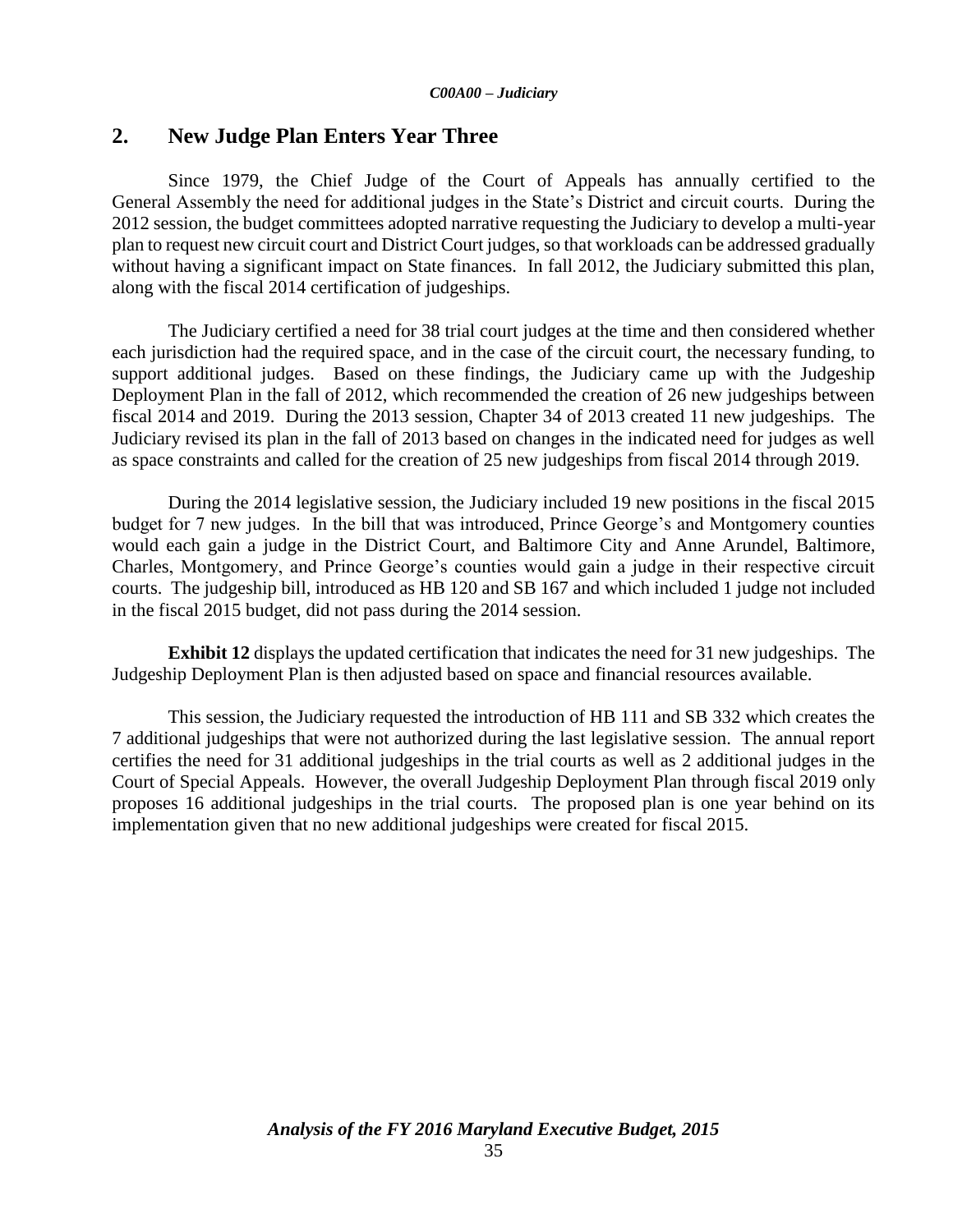|                         | <b>Judge Need</b>              |                                 | <b>Space Available</b>         |                                       | <b>Funding for</b>                         |  |
|-------------------------|--------------------------------|---------------------------------|--------------------------------|---------------------------------------|--------------------------------------------|--|
| <b>Jurisdiction</b>     | <b>Circuit</b><br><b>Court</b> | <b>District</b><br><b>Court</b> | <b>Circuit</b><br><b>Court</b> | <b>District</b><br>Court              | <b>Staff</b><br>(Circuit Court)            |  |
| Anne Arundel            | $\mathbf{2}$                   |                                 | Yes for 1                      |                                       | Yes                                        |  |
| <b>Baltimore City</b>   | 3                              |                                 | Yes for 1                      |                                       | Yes                                        |  |
| <b>Baltimore County</b> | 3                              | 5                               | Yes for 2                      | Possibly in<br>fiscal 2017 or<br>2018 | Yes                                        |  |
| Charles                 | $\overline{2}$                 |                                 | Yes for 1                      |                                       | Yes                                        |  |
| Frederick               | 1                              |                                 | N <sub>o</sub>                 |                                       | N <sub>o</sub>                             |  |
| Harford                 | $\overline{2}$                 |                                 | N <sub>0</sub>                 |                                       | N <sub>o</sub>                             |  |
| Howard                  | 1                              |                                 | Yes                            |                                       | Yes                                        |  |
| Montgomery              | 3                              | $\mathbf{1}$                    | Yes                            | Yes                                   | Yes                                        |  |
| Prince George's         | 1                              | 4                               | Yes                            | Yes for 1                             | Yes                                        |  |
| Washington              | 1                              | $\mathbf{1}$                    | Possibly                       | N <sub>o</sub>                        | Not at this<br>time but will<br>be pursued |  |
| Wicomico                |                                | 1                               |                                | Yes                                   | Yes                                        |  |
| <b>Total</b>            | 19                             | 12                              |                                |                                       |                                            |  |

# **Exhibit 12 Certified Need for Judgeships – Circuit and District Court Fiscal 2016**

Source: Maryland Judiciary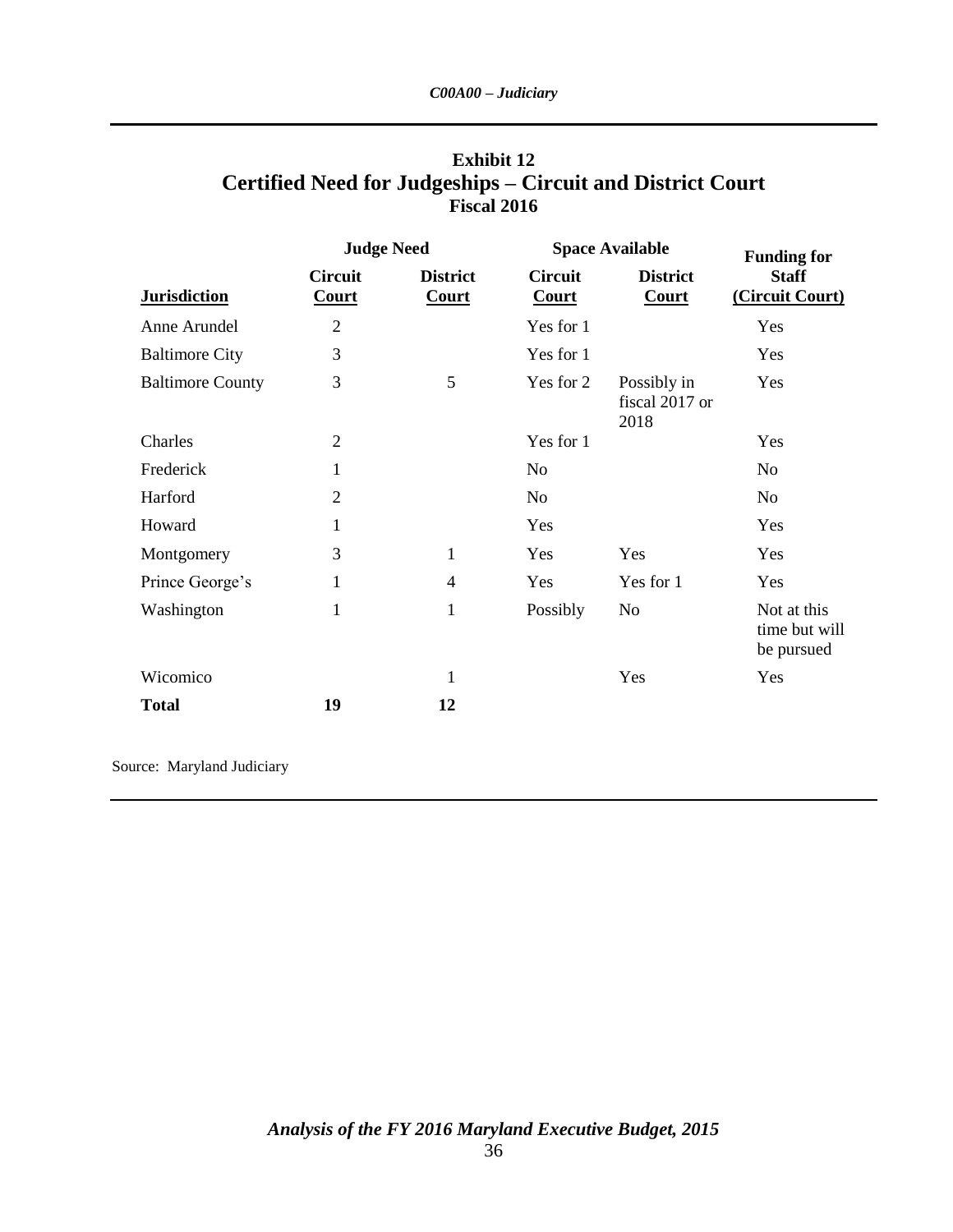# *Current and Prior Year Budgets*

# **Current and Prior Year Budgets (\$ in Thousands) Judiciary**

|                                      | General<br><b>Fund</b> | <b>Special</b><br><b>Fund</b> | <b>Federal</b><br><b>Fund</b> | Reimb.<br><b>Fund</b> | <b>Total</b>   |
|--------------------------------------|------------------------|-------------------------------|-------------------------------|-----------------------|----------------|
| <b>Fiscal 2014</b>                   |                        |                               |                               |                       |                |
| Legislative<br>Appropriation         | \$405,235              | \$53,722                      | \$4,178                       | \$141                 | \$463,275      |
| Deficiency<br>Appropriation          | $-6,061$               | $-129$                        | $-29$                         | $\mathbf{0}$          | $-6,218$       |
| <b>Budget</b><br>Amendments          | 3,714                  | 230                           | 2,049                         | 341                   | 6,333          |
| Reversions and<br>Cancellations      | $-2,583$               | $-8,953$                      | $-1,145$                      | $-130$                | $-12,810$      |
| <b>Actual</b><br><b>Expenditures</b> | \$400,305              | \$44,871                      | \$5,053                       | \$351                 | \$450,580      |
| <b>Fiscal 2015</b>                   |                        |                               |                               |                       |                |
| Legislative<br>Appropriation         | \$428,143              | \$62,986                      | \$308                         | \$4,324               | \$495,760      |
| Cost<br>Containment                  | $\boldsymbol{0}$       | $\overline{0}$                | $\boldsymbol{0}$              | $\boldsymbol{0}$      | $\overline{0}$ |
| <b>Budget</b><br>Amendments          | 1,803                  | 1,115                         | 1,439                         | 126                   | 4,483          |
| <b>Working</b><br>Appropriation      | \$429,946              | \$64,101                      | \$1,747                       | \$4,450               | \$500,243      |

Note: Numbers may not sum to total due to rounding. The fiscal 2015 working appropriation does not include January 2015 Board of Public Works reductions and deficiencies.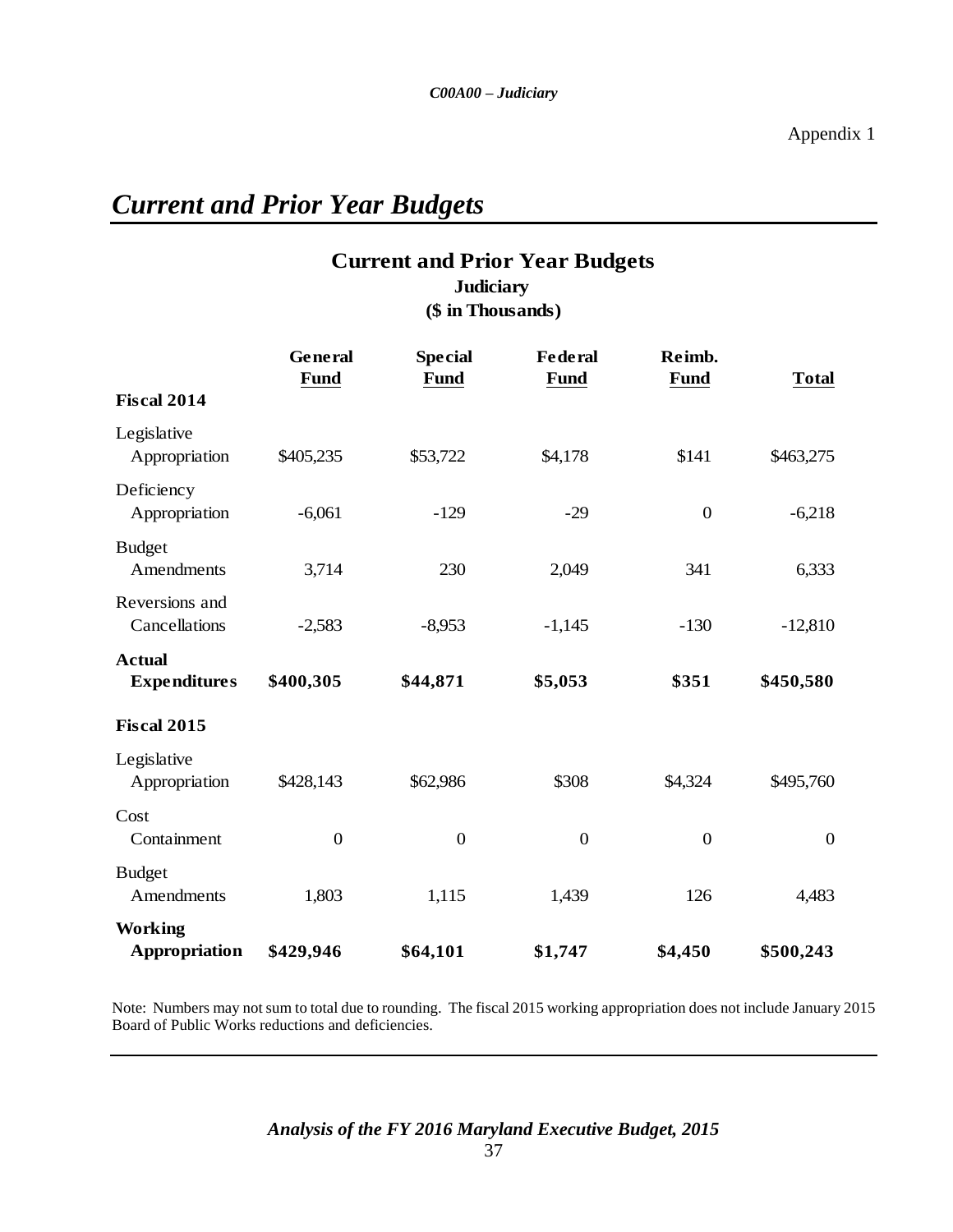# **Fiscal 2014**

The Judiciary finished fiscal 2014 \$12,695,753 below its legislative appropriation. Retirement contributions were reduced by \$1,526,648, and health care contributions were reduced by \$4,497,792 through deficiency appropriations. Amendments for the COLA and salary increment increased the appropriation by \$3,892,535.

# **General Funds**

Actual expenditures were \$4,929,614 below the legislative appropriation due to deficiency appropriations and reversions, which included:

- \$4,340,703 in statewide reduction for health savings;
- \$1,526,648 in statewide reduction for retirement;
- \$193,394 for statewide reduction to Statewide Personnel Systems; and
- \$2,582,556 in reversions, mainly related to vacant judgeships (approximately \$2.2 million) and costs for leased buildings housing District Court operations.

The reverted funds were partially offset by \$3,609,529 related to salary increments and the COLA and \$104,158 in added general funds for a telecommunications appropriation increase.

## **Special Funds**

Actual expenditures were \$8,851,707 below the legislative appropriation, mainly due to \$8,952,684 in cancelled funds including:

- \$8,898,921 in special fund cancellations related to the LRIF (\$4,570,880 in unspent funds related to circuit court clerk land record operations and \$4,328,041 in major IT projects in various stages of the project life cycle);
- \$50,301 in unspent funds related to maintenance and replacement of equipment for the land record systems;
- \$3,462 in other unspent funds; and
- \$128,532 related to statewide reduction for health savings.

These cancelled funds were partially offset by \$229,509 in added special funds for the COLA.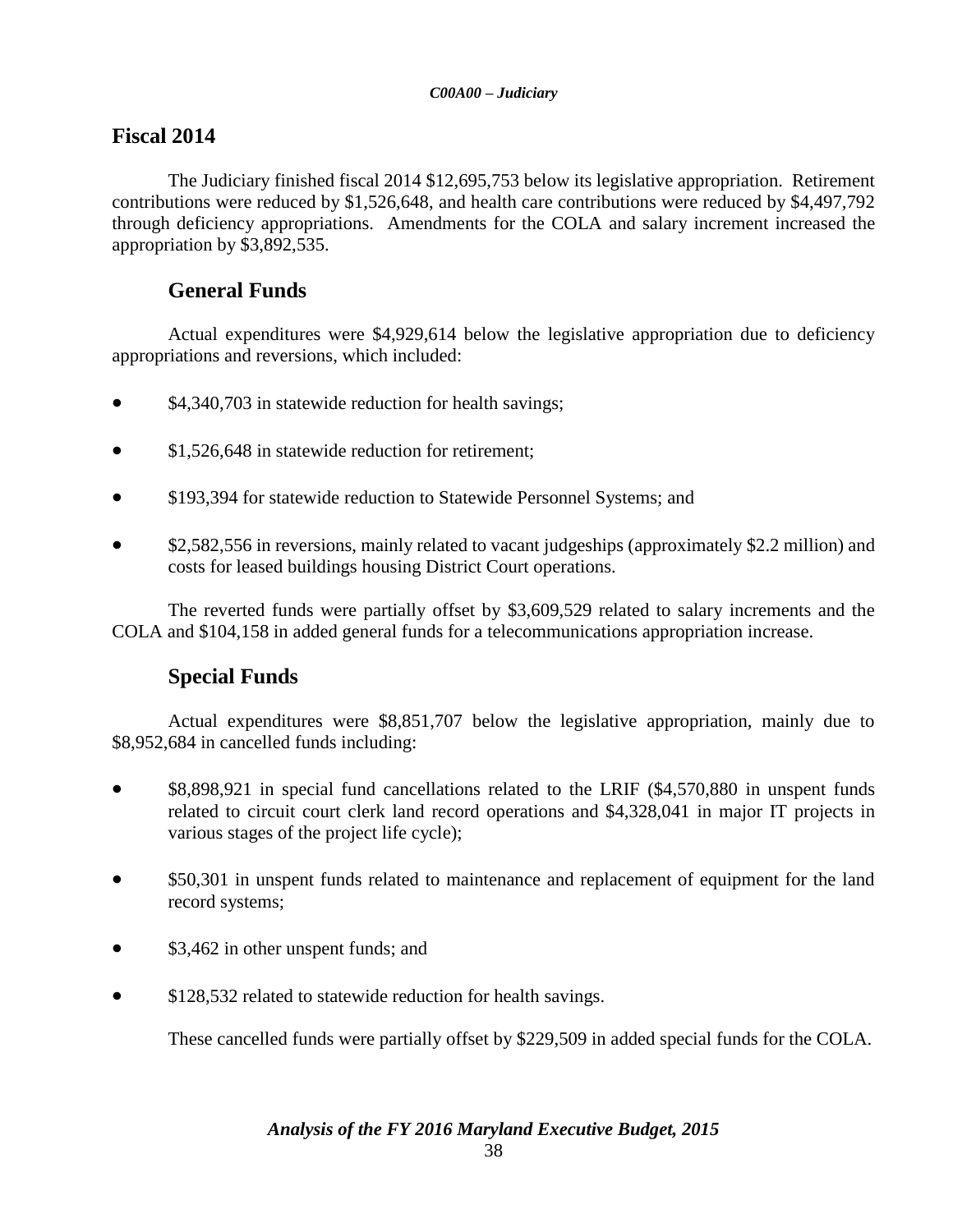## **Federal Funds**

Actual expenditures were \$875,138 above the legislative appropriation. Budget amendments added \$2,048,545 in federal funds, which included:

- \$1,196,014 related to various family administration, foster care, and drug court programs;
- \$428,833 for the Foster Care Coordination Improvement Project in the Court of Appeals;
- \$316,100 for Child Support Enforcement Unit masters' and clerks' salaries;
- \$54,101 related to the State Justice Institute (SJI) Teen Court and SJI Adult Guardianship Special Assistant Project; and
- \$53,497 related to the COLA.

Increases in federal funds were partially offset by a statewide reduction for health savings for \$28,557. At the end of fiscal 2014, \$1,144,850 was unspent.

## **Reimbursable Funds**

Actual expenditures were \$210,429 above the legislative appropriation, mainly due to budget amendments for \$340,813 in reimbursable funds related to family administration programs and Governor's Office of Crime Control and Prevention grants. However, \$130,384 was unspent at the end of fiscal 2014, with a majority of this money being carried over into fiscal 2015.

## **Fiscal 2015**

To date, \$4,483,281 has been added through budget amendments to the legislative appropriation for fiscal 2015. Of this amount, the COLA accounts for \$1,803,004 in general funds and \$115,317 in special funds. Another budget amendment added \$1,438,838 in federal funds, \$1,000,000 in special funds, and \$126,122 in reimbursable funds for grant programs related to the Foster Care Coordination Improvement Project and other Family Law Division programs.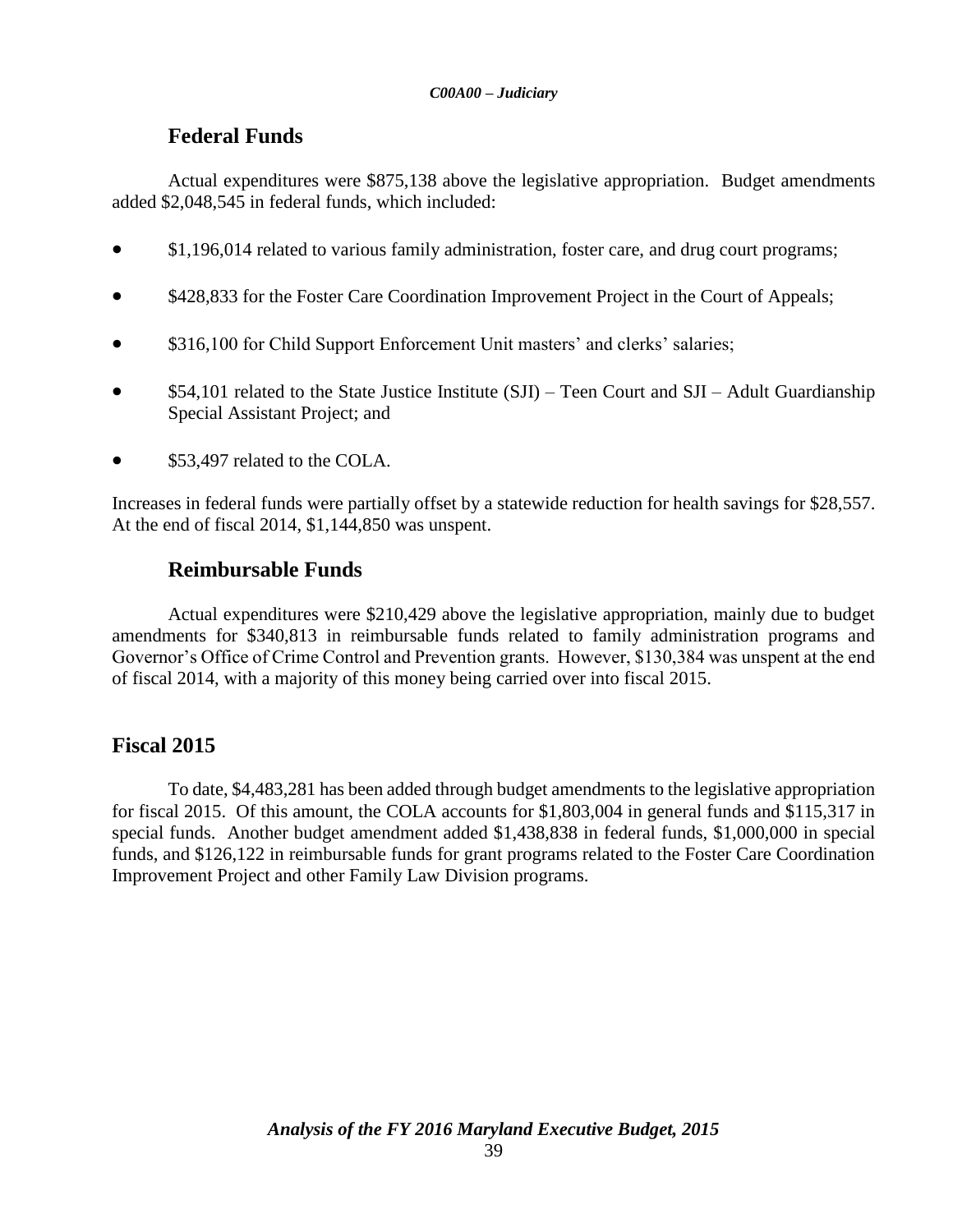#### **Object/Fund Difference Report Judiciary**

|                    | <b>FY15</b>                          |               |                      |                  |                      |                |
|--------------------|--------------------------------------|---------------|----------------------|------------------|----------------------|----------------|
|                    |                                      | <b>FY 14</b>  | <b>Working</b>       | <b>FY 16</b>     | FY 15 - FY 16        | <b>Percent</b> |
|                    | Object/Fund                          | <b>Actual</b> | <b>Appropriation</b> | <b>Allowance</b> | <b>Amount Change</b> | <b>Change</b>  |
|                    | <b>Positions</b>                     |               |                      |                  |                      |                |
| 01                 | Regular                              | 3,638.50      | 3,732.50             | 3,965.50         | 233.00               | 6.2%           |
| 02                 | Contractual                          | 446.00        | 431.00               | 334.00           | $-97.00$             | $-22.5%$       |
|                    | <b>Total Positions</b>               | 4,084.50      | 4,163.50             | 4,299.50         | 136.00               | 3.3%           |
|                    | Objects                              |               |                      |                  |                      |                |
| 01                 | Salaries and Wages                   | \$295,011,673 | \$321,035,395        | \$363,732,785    | \$42,697,390         | 13.3%          |
| 02                 | Technical and Spec. Fees             | 15,074,420    | 15,221,254           | 13,280,567       | $-1,940,687$         | $-12.7%$       |
| 03                 | Communication                        | 12,019,320    | 12,323,664           | 13,575,807       | 1,252,143            | 10.2%          |
| 04                 | Travel                               | 1,253,064     | 1,569,861            | 1,748,951        | 179,090              | 11.4%          |
| 06                 | Fuel and Utilities                   | 976,606       | 1,032,179            | 1,012,959        | $-19,220$            | $-1.9%$        |
| 07                 | <b>Motor Vehicles</b>                | 310,359       | 160,746              | 207,217          | 46,471               | 28.9%          |
| 08                 | <b>Contractual Services</b>          | 52,452,891    | 71,462,305           | 75,702,956       | 4,240,651            | 5.9%           |
| 09                 | Supplies and Materials               | 5,239,897     | 5,523,060            | 5,678,070        | 155,010              | 2.8%           |
| 10                 | Equipment - Replacement              | 6,600,161     | 6,489,197            | 6,459,438        | $-29,759$            | $-0.5%$        |
| 11                 | Equipment - Additional               | 5,507,269     | 2,612,509            | 3,499,725        | 887,216              | 34.0%          |
| 12                 | Grants, Subsidies, and Contributions | 42,592,985    | 46,942,771           | 46,942,380       | $-391$               | 0%             |
| 13                 | <b>Fixed Charges</b>                 | 13,276,505    | 15,770,175           | 16,265,338       | 495,163              | 3.1%           |
| 14                 | <b>Land and Structures</b>           | 264,484       | 100,000              | 1,010,000        | 910,000              | 910.0%         |
|                    | <b>Total Objects</b>                 | \$450,579,634 | \$500,243,116        | \$549,116,193    | \$48,873,077         | 9.8%           |
|                    | <b>Funds</b>                         |               |                      |                  |                      |                |
| 01                 | General Fund                         | \$400,304,994 | \$429,945,610        | \$478,609,056    | \$48,663,446         | 11.3%          |
| 03                 | Special Fund                         | 44,870,549    | 64,100,861           | 65,768,084       | 1,667,223            | 2.6%           |
| 05                 | Federal Fund                         | 5,052,662     | 1,746,816            | 161,145          | $-1,585,671$         | $-90.8%$       |
| 09                 | Reimbursable Fund                    | 351,429       | 4,449,829            | 4,577,908        | 128,079              | 2.9%           |
| <b>Total Funds</b> |                                      | \$450,579,634 | \$500,243,116        | \$549,116,193    | \$48,873,077         | 9.8%           |

Note: The fiscal 2015 working appropriation does not include January 2015 Board of Public Works reductions and deficiencies. The fiscal 2016 allowance does not reflect contingent or across-the-board reductions.